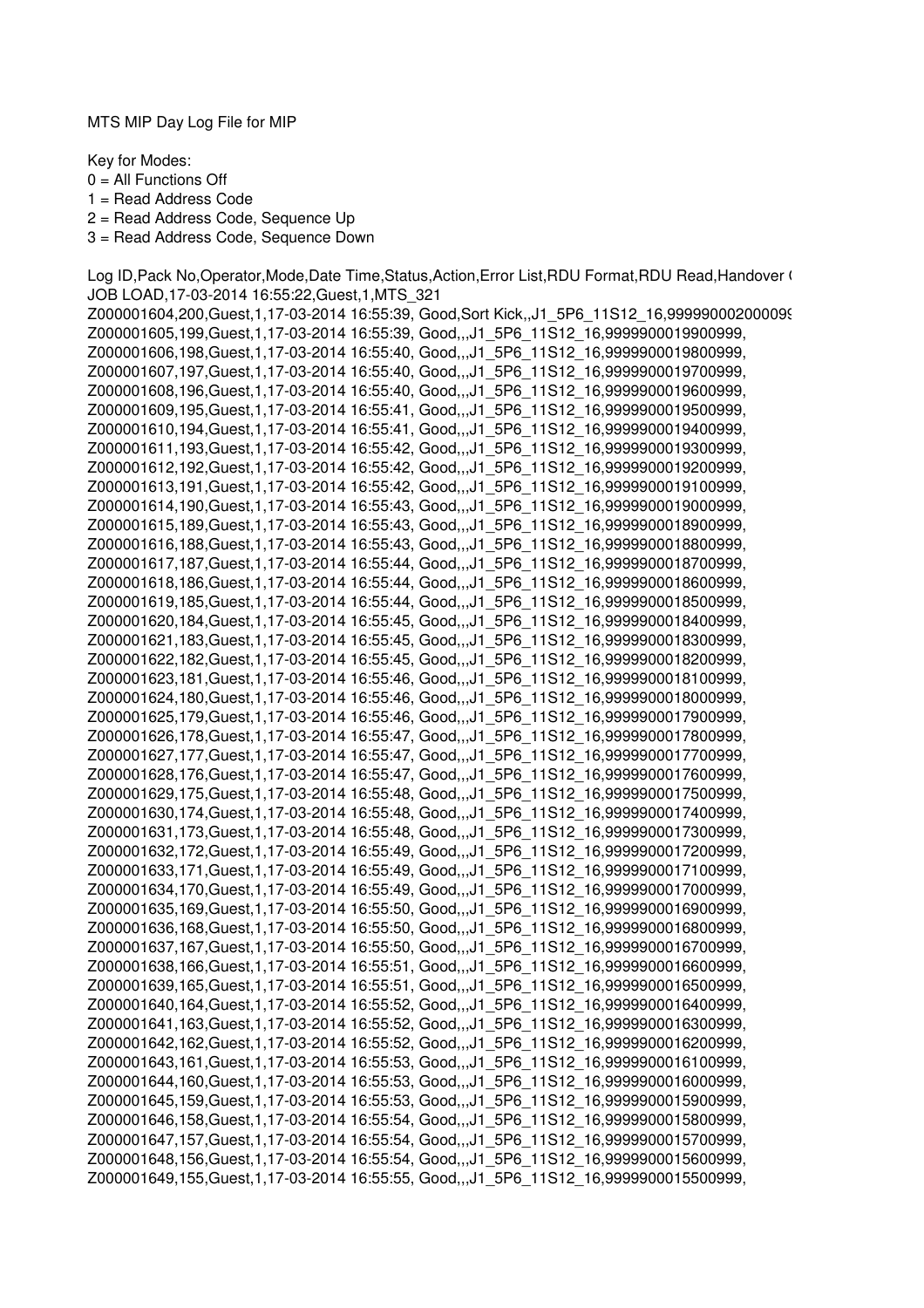Z000001650,154,Guest,1,17-03-2014 16:55:55, Good,,,J1\_5P6\_11S12\_16,9999900015400999, Z000001651,153,Guest,1,17-03-2014 16:55:55, Good,,,J1\_5P6\_11S12\_16,9999900015300999, Z000001652,152,Guest,1,17-03-2014 16:55:56, Good,,,J1\_5P6\_11S12\_16,9999900015200999, Z000001653,151,Guest,1,17-03-2014 16:55:56, Good,,,J1\_5P6\_11S12\_16,9999900015100999, Z000001654,150,Guest,1,17-03-2014 16:55:56, Good,,,J1\_5P6\_11S12\_16,9999900015000999, Z000001655,149,Guest,1,17-03-2014 16:55:57, Good,,,J1\_5P6\_11S12\_16,9999900014900999, Z000001656,148,Guest,1,17-03-2014 16:55:57, Good,,,J1\_5P6\_11S12\_16,9999900014800999, Z000001657,147,Guest,1,17-03-2014 16:55:57, Good,,,J1\_5P6\_11S12\_16,9999900014700999, Z000001658,146,Guest,1,17-03-2014 16:55:58, Good,,,J1\_5P6\_11S12\_16,9999900014600999, Z000001659,145,Guest,1,17-03-2014 16:55:58, Good,,,J1\_5P6\_11S12\_16,9999900014500999, Z000001660,144,Guest,1,17-03-2014 16:55:58, Good,,,J1\_5P6\_11S12\_16,9999900014400999, Z000001661,143,Guest,1,17-03-2014 16:55:59, Good,,,J1\_5P6\_11S12\_16,9999900014300999, Z000001662,142,Guest,1,17-03-2014 16:55:59, Good,,,J1\_5P6\_11S12\_16,9999900014200999, Z000001663,141,Guest,1,17-03-2014 16:55:59, Good,,,J1\_5P6\_11S12\_16,9999900014100999, Z000001664,140,Guest,1,17-03-2014 16:56:00, Good,,,J1\_5P6\_11S12\_16,9999900014000999, Z000001665,139,Guest,1,17-03-2014 16:56:00, Good,,,J1\_5P6\_11S12\_16,9999900013900999, Z000001666,138,Guest,1,17-03-2014 16:56:00, Good,,,J1\_5P6\_11S12\_16,9999900013800999, Z000001667,137,Guest,1,17-03-2014 16:56:01, Good,,,J1\_5P6\_11S12\_16,9999900013700999, Z000001668,136,Guest,1,17-03-2014 16:56:01, Good,,,J1\_5P6\_11S12\_16,9999900013600999, Z000001669,135,Guest,1,17-03-2014 16:56:01, Good,,,J1\_5P6\_11S12\_16,9999900013500999, Z000001670,134,Guest,1,17-03-2014 16:56:02, Good,,,J1\_5P6\_11S12\_16,9999900013400999, Z000001671,133,Guest,1,17-03-2014 16:56:02, Good,,,J1\_5P6\_11S12\_16,9999900013300999, Z000001672,132,Guest,1,17-03-2014 16:56:02, Good,,,J1\_5P6\_11S12\_16,9999900013200999, Z000001673,131,Guest,1,17-03-2014 16:56:03, Good,,,J1\_5P6\_11S12\_16,9999900013100999, Z000001674,130,Guest,1,17-03-2014 16:56:03, Good,,,J1\_5P6\_11S12\_16,9999900013000999, Z000001675,129,Guest,1,17-03-2014 16:56:03, Good,,,J1\_5P6\_11S12\_16,9999900012900999, Z000001676,128,Guest,1,17-03-2014 16:56:04, Good,,,J1\_5P6\_11S12\_16,9999900012800999, Z000001677,127,Guest,1,17-03-2014 16:56:04, Good,,,J1\_5P6\_11S12\_16,9999900012700999, Z000001678,126,Guest,1,17-03-2014 16:56:04, Good,,,J1\_5P6\_11S12\_16,9999900012600999, Z000001679,125,Guest,1,17-03-2014 16:56:05, Good,,,J1\_5P6\_11S12\_16,9999900012500999, Z000001680,124,Guest,1,17-03-2014 16:56:05, Good,,,J1\_5P6\_11S12\_16,9999900012400999, Z000001681,123,Guest,1,17-03-2014 16:56:05, Good,,,J1\_5P6\_11S12\_16,9999900012300999, Z000001682,122,Guest,1,17-03-2014 16:56:06, Good,,,J1\_5P6\_11S12\_16,9999900012200999, Z000001683,121,Guest,1,17-03-2014 16:56:06, Good,,,J1\_5P6\_11S12\_16,9999900012100999, Z000001684,120,Guest,1,17-03-2014 16:56:07, Good,,,J1\_5P6\_11S12\_16,9999900012000999, Z000001685,119,Guest,1,17-03-2014 16:56:07, Good,,,J1\_5P6\_11S12\_16,9999900011900999, Z000001686,118,Guest,1,17-03-2014 16:56:07, Good,,,J1\_5P6\_11S12\_16,9999900011800999, Z000001687,117,Guest,1,17-03-2014 16:56:08, Good,,,J1\_5P6\_11S12\_16,9999900011700999, Z000001688,116,Guest,1,17-03-2014 16:56:08, Good,,,J1\_5P6\_11S12\_16,9999900011600999, Z000001689,115,Guest,1,17-03-2014 16:56:08, Good,,,J1\_5P6\_11S12\_16,9999900011500999, Z000001690,114,Guest,1,17-03-2014 16:56:09, Good,,,J1\_5P6\_11S12\_16,9999900011400999, Z000001691,113,Guest,1,17-03-2014 16:56:09, Good,,,J1\_5P6\_11S12\_16,9999900011300999, Z000001692,112,Guest,1,17-03-2014 16:56:09, Good,,,J1\_5P6\_11S12\_16,9999900011200999, Z000001693,111,Guest,1,17-03-2014 16:56:10, Good,,,J1\_5P6\_11S12\_16,9999900011100999, Z000001694,110,Guest,1,17-03-2014 16:56:10, Good,,,J1\_5P6\_11S12\_16,9999900011000999, Z000001695,109,Guest,1,17-03-2014 16:56:10, Good,,,J1\_5P6\_11S12\_16,9999900010900999, Z000001696,108,Guest,1,17-03-2014 16:56:11, Good,,,J1\_5P6\_11S12\_16,9999900010800999, Z000001697,107,Guest,1,17-03-2014 16:56:11, Good,,,J1\_5P6\_11S12\_16,9999900010700999, Z000001698,106,Guest,1,17-03-2014 16:56:11, Good,,,J1\_5P6\_11S12\_16,9999900010600999, Z000001699,105,Guest,1,17-03-2014 16:56:12, Good,,,J1\_5P6\_11S12\_16,9999900010500999, Z000001700,104,Guest,1,17-03-2014 16:56:12, Good,,,J1\_5P6\_11S12\_16,9999900010400999, Z000001701,103,Guest,1,17-03-2014 16:56:12, Good,,,J1\_5P6\_11S12\_16,9999900010300999, Z000001702,102,Guest,1,17-03-2014 16:56:13, Good,,,J1\_5P6\_11S12\_16,9999900010200999, Z000001703,101,Guest,1,17-03-2014 16:56:13, Good,,,J1\_5P6\_11S12\_16,9999900010100999, Z000001704,100,Guest,1,17-03-2014 16:56:13, Good,,,J1\_5P6\_11S12\_16,9999900010000999, Z000001705,99,Guest,1,17-03-2014 16:56:14, Good,,,J1\_5P6\_11S12\_16,9999900009900999,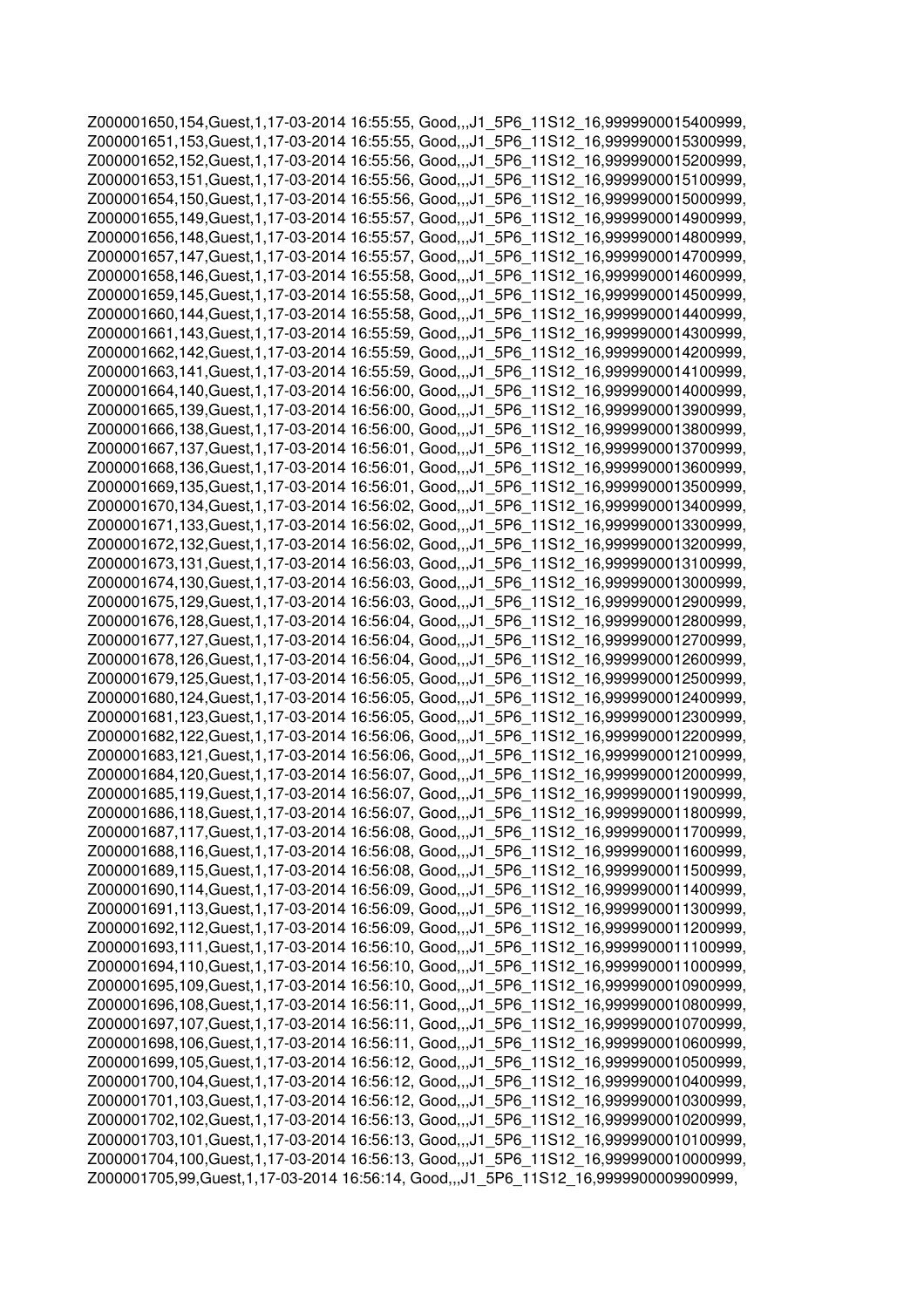Z000001706,98,Guest,1,17-03-2014 16:56:14, Good,,,J1\_5P6\_11S12\_16,9999900009800999, Z000001707,97,Guest,1,17-03-2014 16:56:14, Good,,,J1\_5P6\_11S12\_16,9999900009700999, Z000001708,96,Guest,1,17-03-2014 16:56:15, Good,,,J1\_5P6\_11S12\_16,9999900009600999, Z000001709,95,Guest,1,17-03-2014 16:56:15, Good,,,J1\_5P6\_11S12\_16,9999900009500999, Z000001710,94,Guest,1,17-03-2014 16:56:15, Good,,,J1\_5P6\_11S12\_16,9999900009400999, Z000001711,93,Guest,1,17-03-2014 16:56:16, Good,,,J1\_5P6\_11S12\_16,9999900009300999, Z000001712,92,Guest,1,17-03-2014 16:56:16, Good,,,J1\_5P6\_11S12\_16,9999900009200999, Z000001713,91,Guest,1,17-03-2014 16:56:16, Good,,,J1\_5P6\_11S12\_16,9999900009100999, Z000001714,90,Guest,1,17-03-2014 16:56:17, Good,,,J1\_5P6\_11S12\_16,9999900009000999, Z000001715,89,Guest,1,17-03-2014 16:56:17, Good,,,J1\_5P6\_11S12\_16,9999900008900999, Z000001716,88,Guest,1,17-03-2014 16:56:17, Good,,,J1\_5P6\_11S12\_16,9999900008800999, Z000001717,87,Guest,1,17-03-2014 16:56:18, Good,,,J1\_5P6\_11S12\_16,9999900008700999, Z000001718,86,Guest,1,17-03-2014 16:56:18, Good,,,J1\_5P6\_11S12\_16,9999900008600999, Z000001719,85,Guest,1,17-03-2014 16:56:18, Good,,,J1\_5P6\_11S12\_16,9999900008500999, Z000001720,84,Guest,1,17-03-2014 16:56:18, Good,,,J1\_5P6\_11S12\_16,9999900008400999, Z000001721,83,Guest,1,17-03-2014 16:56:19, Good,,,J1\_5P6\_11S12\_16,9999900008300999, Z000001722,82,Guest,1,17-03-2014 16:56:19, Good,,,J1\_5P6\_11S12\_16,9999900008200999, Z000001723,81,Guest,1,17-03-2014 16:56:19, Good,,,J1\_5P6\_11S12\_16,9999900008100999, Z000001724,80,Guest,1,17-03-2014 16:56:20, Good,,,J1\_5P6\_11S12\_16,9999900008000999, Z000001725,79,Guest,1,17-03-2014 16:56:20, Good,,,J1\_5P6\_11S12\_16,9999900007900999, Z000001726,78,Guest,1,17-03-2014 16:56:20, Good,,,J1\_5P6\_11S12\_16,9999900007800999, Z000001727,77,Guest,1,17-03-2014 16:56:21, Good,,,J1\_5P6\_11S12\_16,9999900007700999, Z000001728,76,Guest,1,17-03-2014 16:56:21, Good,,,J1\_5P6\_11S12\_16,9999900007600999, Z000001729,75,Guest,1,17-03-2014 16:56:21, Good,,,J1\_5P6\_11S12\_16,9999900007500999, Z000001730,74,Guest,1,17-03-2014 16:56:22, Good,,,J1\_5P6\_11S12\_16,9999900007400999, Z000001731,73,Guest,1,17-03-2014 16:56:22, Good,,,J1\_5P6\_11S12\_16,9999900007300999, Z000001732,72,Guest,1,17-03-2014 16:56:22, Good,,,J1\_5P6\_11S12\_16,9999900007200999, Z000001733,71,Guest,1,17-03-2014 16:56:23, Good,,,J1\_5P6\_11S12\_16,9999900007100999, Z000001734,70,Guest,1,17-03-2014 16:56:23, Good,,,J1\_5P6\_11S12\_16,9999900007000999, Z000001735,69,Guest,1,17-03-2014 16:56:23, Good,,,J1\_5P6\_11S12\_16,9999900006900999, Z000001736,68,Guest,1,17-03-2014 16:56:23, Good,,,J1\_5P6\_11S12\_16,9999900006800999, Z000001737,67,Guest,1,17-03-2014 16:56:24, Good,,,J1\_5P6\_11S12\_16,9999900006700999, Z000001738,66,Guest,1,17-03-2014 16:56:24, Good,,,J1\_5P6\_11S12\_16,9999900006600999, Z000001739,65,Guest,1,17-03-2014 16:56:24, Good,,,J1\_5P6\_11S12\_16,9999900006500999, Z000001740,64,Guest,1,17-03-2014 16:56:25, Good,,,J1\_5P6\_11S12\_16,9999900006400999, Z000001741,63,Guest,1,17-03-2014 16:56:25, Good,,,J1\_5P6\_11S12\_16,9999900006300999, Z000001742,62,Guest,1,17-03-2014 16:56:25, Good,,,J1\_5P6\_11S12\_16,9999900006200999, Z000001743,61,Guest,1,17-03-2014 16:56:26, Good,,,J1\_5P6\_11S12\_16,9999900006100999, Z000001744,60,Guest,1,17-03-2014 16:56:26, Good,,,J1\_5P6\_11S12\_16,9999900006000999, Z000001745,59,Guest,1,17-03-2014 16:56:26, Good,,,J1\_5P6\_11S12\_16,9999900005900999, Z000001746,58,Guest,1,17-03-2014 16:56:27, Good,,,J1\_5P6\_11S12\_16,9999900005800999, Z000001747,57,Guest,1,17-03-2014 16:56:27, Good,,,J1\_5P6\_11S12\_16,9999900005700999, Z000001748,56,Guest,1,17-03-2014 16:56:27, Good,,,J1\_5P6\_11S12\_16,9999900005600999, Z000001749,55,Guest,1,17-03-2014 16:56:27, Good,,,J1\_5P6\_11S12\_16,9999900005500999, Z000001750,54,Guest,1,17-03-2014 16:56:28, Good,,,J1\_5P6\_11S12\_16,9999900005400999, Z000001751,53,Guest,1,17-03-2014 16:56:28, Good,,,J1\_5P6\_11S12\_16,9999900005300999, Z000001752,52,Guest,1,17-03-2014 16:56:28, Good,,,J1\_5P6\_11S12\_16,9999900005200999, Z000001753,51,Guest,1,17-03-2014 16:56:29, Good,,,J1\_5P6\_11S12\_16,9999900005100999, Z000001754,50,Guest,1,17-03-2014 16:56:29, Good,,,J1\_5P6\_11S12\_16,9999900005000999, Z000001755,49,Guest,1,17-03-2014 16:56:29, Good,,,J1\_5P6\_11S12\_16,9999900004900999, Z000001756,48,Guest,1,17-03-2014 16:56:30, Good,,,J1\_5P6\_11S12\_16,9999900004800999, Z000001757,47,Guest,1,17-03-2014 16:56:30, Good,,,J1\_5P6\_11S12\_16,9999900004700999, Z000001758,46,Guest,1,17-03-2014 16:56:30, Good,,,J1\_5P6\_11S12\_16,9999900004600999, Z000001759,45,Guest,1,17-03-2014 16:56:31, Good,,,J1\_5P6\_11S12\_16,9999900004500999, Z000001760,44,Guest,1,17-03-2014 16:56:31, Good,,,J1\_5P6\_11S12\_16,9999900004400999, Z000001761,43,Guest,1,17-03-2014 16:56:31, Good,,,J1\_5P6\_11S12\_16,9999900004300999,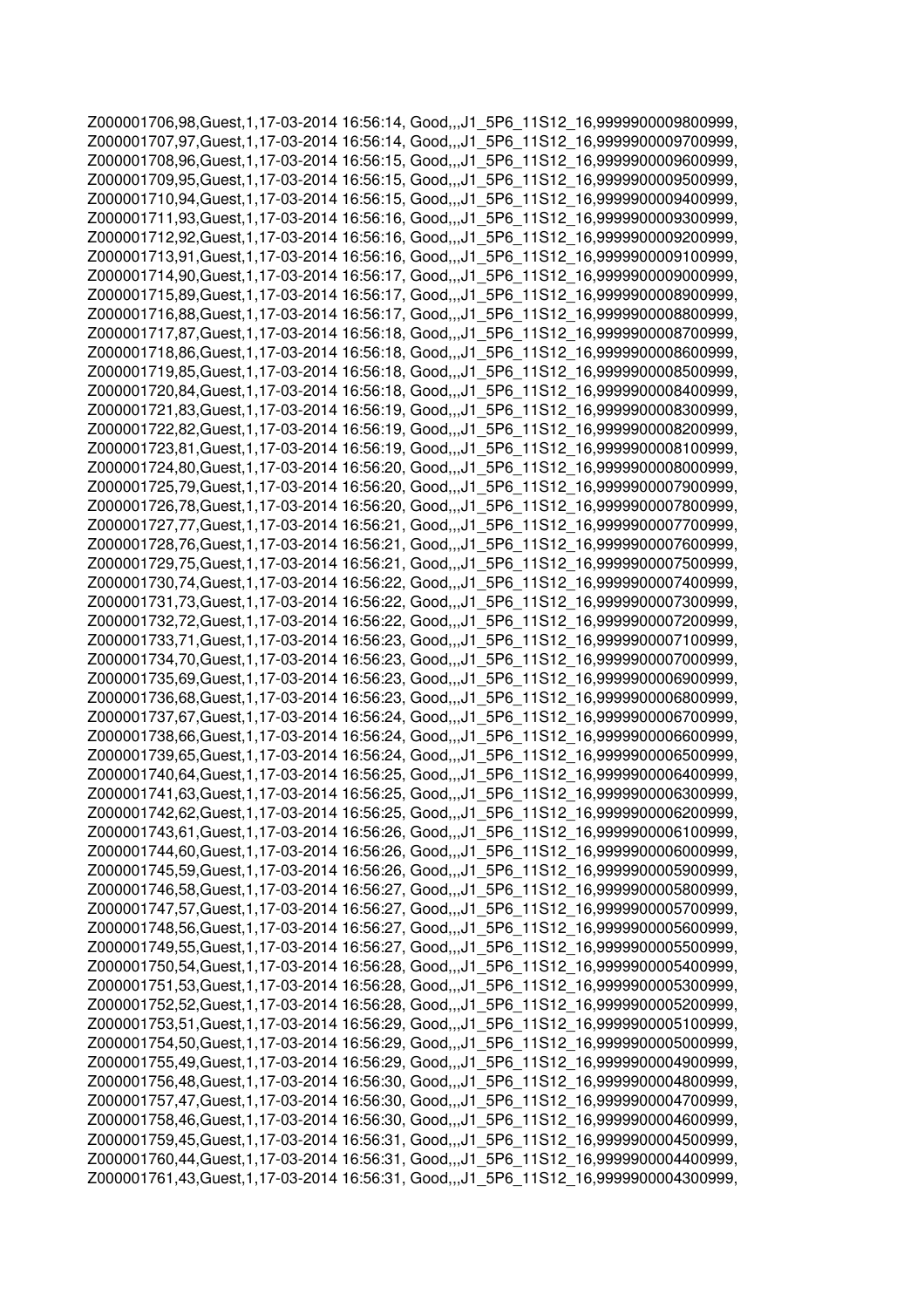Z000001762,42,Guest,1,17-03-2014 16:56:31, Good,,,J1\_5P6\_11S12\_16,9999900004200999, Z000001763,41,Guest,1,17-03-2014 16:56:32, Good,,,J1\_5P6\_11S12\_16,9999900004100999, Z000001764,40,Guest,1,17-03-2014 16:56:32, Good,,,J1\_5P6\_11S12\_16,9999900004000999, Z000001765,39,Guest,1,17-03-2014 16:56:32, Good,,,J1\_5P6\_11S12\_16,9999900003900999, Z000001766,38,Guest,1,17-03-2014 16:56:33, Good,,,J1\_5P6\_11S12\_16,9999900003800999, Z000001767,37,Guest,1,17-03-2014 16:56:33, Good,,,J1\_5P6\_11S12\_16,9999900003700999, Z000001768,36,Guest,1,17-03-2014 16:56:33, Good,,,J1\_5P6\_11S12\_16,9999900003600999, Z000001769,35,Guest,1,17-03-2014 16:56:34, Good,,,J1\_5P6\_11S12\_16,9999900003500999, Z000001770,34,Guest,1,17-03-2014 16:56:34, Good,,,J1\_5P6\_11S12\_16,9999900003400999, Z000001771,33,Guest,1,17-03-2014 16:56:34, Good,,,J1\_5P6\_11S12\_16,9999900003300999, Z000001772,32,Guest,1,17-03-2014 16:56:35, Good,,,J1\_5P6\_11S12\_16,9999900003200999, Z000001773,31,Guest,1,17-03-2014 16:56:35, Good,,,J1\_5P6\_11S12\_16,9999900003100999, Z000001774,30,Guest,1,17-03-2014 16:56:35, Good,,,J1\_5P6\_11S12\_16,9999900003000999, Z000001775,29,Guest,1,17-03-2014 16:56:36, Good,,,J1\_5P6\_11S12\_16,9999900002900999, Z000001776,28,Guest,1,17-03-2014 16:56:36, Good,,,J1\_5P6\_11S12\_16,9999900002800999, Z000001777,27,Guest,1,17-03-2014 16:56:36, Good,,,J1\_5P6\_11S12\_16,9999900002700999, Z000001778,26,Guest,1,17-03-2014 16:56:36, Good,,,J1\_5P6\_11S12\_16,9999900002600999, Z000001779,25,Guest,1,17-03-2014 16:56:37, Good,,,J1\_5P6\_11S12\_16,9999900002500999, Z000001780,24,Guest,1,17-03-2014 16:56:37, Good,,,J1\_5P6\_11S12\_16,9999900002400999, Z000001781,23,Guest,1,17-03-2014 16:56:39, Good,,,J1\_5P6\_11S12\_16,9999900002300999, Z000001782,22,Guest,1,17-03-2014 16:56:39, Good,,,J1\_5P6\_11S12\_16,9999900002200999, Z000001783,21,Guest,1,17-03-2014 16:56:40, Good,,,J1\_5P6\_11S12\_16,9999900002100999, Z000001784,20,Guest,1,17-03-2014 16:56:40, Good,,,J1\_5P6\_11S12\_16,9999900002000999, Z000001785,19,Guest,1,17-03-2014 16:56:40, Good,,,J1\_5P6\_11S12\_16,9999900001900999, Z000001786,18,Guest,1,17-03-2014 16:56:41, Good,,,J1\_5P6\_11S12\_16,9999900001800999, Z000001787,17,Guest,1,17-03-2014 16:56:41, Good,,,J1\_5P6\_11S12\_16,9999900001700999, Z000001788,16,Guest,1,17-03-2014 16:56:41, Good,,,J1\_5P6\_11S12\_16,9999900001600999, Z000001789,15,Guest,1,17-03-2014 16:56:41, Good,,,J1\_5P6\_11S12\_16,9999900001500999, Z000001790,14,Guest,1,17-03-2014 16:56:42, Good,,,J1\_5P6\_11S12\_16,9999900001400999, Z000001791,13,Guest,1,17-03-2014 16:56:42, Good,,,J1\_5P6\_11S12\_16,9999900001300999, Z000001792,12,Guest,1,17-03-2014 16:56:42, Good,,,J1\_5P6\_11S12\_16,9999900001200999, Z000001793,11,Guest,1,17-03-2014 16:56:43, Good,,,J1\_5P6\_11S12\_16,9999900001100999, Z000001794,10,Guest,1,17-03-2014 16:56:43, Good,,,J1\_5P6\_11S12\_16,9999900001000999, Z000001795,9,Guest,1,17-03-2014 16:56:43, Good,,,J1\_5P6\_11S12\_16,9999900000900999, Z000001796,8,Guest,1,17-03-2014 16:56:44, Good,,,J1\_5P6\_11S12\_16,9999900000800999, Z000001797,7,Guest,1,17-03-2014 16:56:44, Good,,,J1\_5P6\_11S12\_16,9999900000700999, Z000001798,6,Guest,1,17-03-2014 16:56:44, Good,,,J1\_5P6\_11S12\_16,9999900000600999, Z000001799,5,Guest,1,17-03-2014 16:56:45, Good,,,J1\_5P6\_11S12\_16,9999900000500999, Z000001800,4,Guest,1,17-03-2014 16:56:45, Good,,,J1\_5P6\_11S12\_16,9999900000400999, Z000001801,3,Guest,1,17-03-2014 16:56:45, Good,,,J1\_5P6\_11S12\_16,9999900000300999, Z000001802,2,Guest,1,17-03-2014 16:56:46, Good,,,J1\_5P6\_11S12\_16,9999900000200999, Z000001803,1,Guest,1,17-03-2014 16:56:46, Good,,,J1\_5P6\_11S12\_16,9999900000100999, LOGIN,17-03-2014 17:43:21,Guest JOB LOAD,17-03-2014 17:43:57,Guest,1,MTS\_12345 Z000001804,200,Guest,1,17-03-2014 17:45:04, Good,Sort Kick,,J1\_5P6\_11S12\_16,999990002000099 Z000001805,199,Guest,1,17-03-2014 17:45:05, Good,,,J1\_5P6\_11S12\_16,9999900019900999, Z000001806,198,Guest,1,17-03-2014 17:45:05, Good,,,J1\_5P6\_11S12\_16,9999900019800999, Z000001807,197,Guest,1,17-03-2014 17:45:05, Good,,,J1\_5P6\_11S12\_16,9999900019700999, Z000001808,196,Guest,1,17-03-2014 17:45:06, Good,,,J1\_5P6\_11S12\_16,9999900019600999, Z000001809,195,Guest,1,17-03-2014 17:45:06, Good,,,J1\_5P6\_11S12\_16,9999900019500999, Z000001810,194,Guest,1,17-03-2014 17:45:07, Good,,,J1\_5P6\_11S12\_16,9999900019400999, Z000001811,193,Guest,1,17-03-2014 17:45:07, Good,,,J1\_5P6\_11S12\_16,9999900019300999, Z000001812,192,Guest,1,17-03-2014 17:45:07, Good,,,J1\_5P6\_11S12\_16,9999900019200999, Z000001813,191,Guest,1,17-03-2014 17:45:08, Good,,,J1\_5P6\_11S12\_16,9999900019100999, Z000001814,190,Guest,1,17-03-2014 17:45:08, Good,,,J1\_5P6\_11S12\_16,9999900019000999, Z000001815,189,Guest,1,17-03-2014 17:45:08, Good,,,J1\_5P6\_11S12\_16,9999900018900999,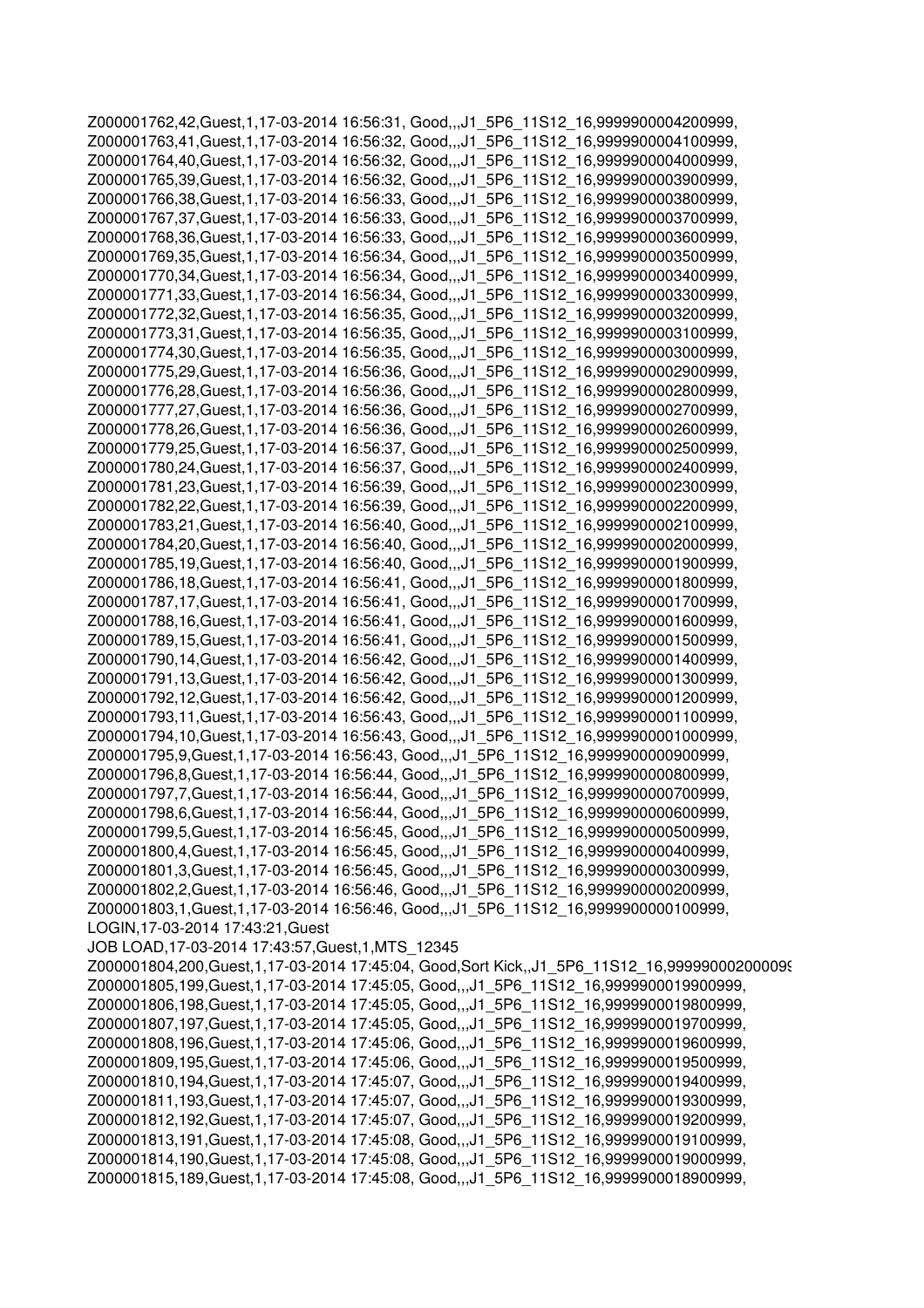Z000001816,188,Guest,1,17-03-2014 17:45:09, Good,,,J1\_5P6\_11S12\_16,9999900018800999, Z000001817,187,Guest,1,17-03-2014 17:45:09, Good,,,J1\_5P6\_11S12\_16,9999900018700999, Z000001818,186,Guest,1,17-03-2014 17:45:09, Good,,,J1\_5P6\_11S12\_16,9999900018600999, Z000001819,185,Guest,1,17-03-2014 17:45:10, Good,,,J1\_5P6\_11S12\_16,9999900018500999, Z000001820,184,Guest,1,17-03-2014 17:45:10, Good,,,J1\_5P6\_11S12\_16,9999900018400999, Z000001821,183,Guest,1,17-03-2014 17:45:10, Good,,,J1\_5P6\_11S12\_16,9999900018300999, Z000001822,182,Guest,1,17-03-2014 17:45:10, Good,,,J1\_5P6\_11S12\_16,9999900018200999, Z000001823,181,Guest,1,17-03-2014 17:45:11, Good,,,J1\_5P6\_11S12\_16,9999900018100999, Z000001824,180,Guest,1,17-03-2014 17:45:11, Good,,,J1\_5P6\_11S12\_16,9999900018000999, Z000001825,179,Guest,1,17-03-2014 17:45:11, Good,,,J1\_5P6\_11S12\_16,9999900017900999, Z000001826,178,Guest,1,17-03-2014 17:45:12, Good,,,J1\_5P6\_11S12\_16,9999900017800999, Z000001827,177,Guest,1,17-03-2014 17:45:12, Good,,,J1\_5P6\_11S12\_16,9999900017700999, Z000001828,176,Guest,1,17-03-2014 17:45:12, Good,,,J1\_5P6\_11S12\_16,9999900017600999, Z000001829,175,Guest,1,17-03-2014 17:45:13, Good,,,J1\_5P6\_11S12\_16,9999900017500999, Z000001830,174,Guest,1,17-03-2014 17:45:13, Good,,,J1\_5P6\_11S12\_16,9999900017400999, Z000001831,173,Guest,1,17-03-2014 17:45:13, Good,,,J1\_5P6\_11S12\_16,9999900017300999, Z000001832,172,Guest,1,17-03-2014 17:45:14, Good,,,J1\_5P6\_11S12\_16,9999900017200999, Z000001833,171,Guest,1,17-03-2014 17:45:14, Good,,,J1\_5P6\_11S12\_16,9999900017100999, Z000001834,170,Guest,1,17-03-2014 17:45:14, Good,,,J1\_5P6\_11S12\_16,9999900017000999, Z000001835,169,Guest,1,17-03-2014 17:45:15, Good,,,J1\_5P6\_11S12\_16,9999900016900999, Z000001836,168,Guest,1,17-03-2014 17:45:15, Good,,,J1\_5P6\_11S12\_16,9999900016800999, Z000001837,167,Guest,1,17-03-2014 17:45:15, Good,,,J1\_5P6\_11S12\_16,9999900016700999, Z000001838,166,Guest,1,17-03-2014 17:45:15, Good,,,J1\_5P6\_11S12\_16,9999900016600999, Z000001839,165,Guest,1,17-03-2014 17:45:16, Good,,,J1\_5P6\_11S12\_16,9999900016500999, Z000001840,164,Guest,1,17-03-2014 17:45:16, Good,,,J1\_5P6\_11S12\_16,9999900016400999, Z000001841,163,Guest,1,17-03-2014 17:45:16, Good,,,J1\_5P6\_11S12\_16,9999900016300999, Z000001842,162,Guest,1,17-03-2014 17:45:17, Good,,,J1\_5P6\_11S12\_16,9999900016200999, Z000001843,161,Guest,1,17-03-2014 17:45:17, Good,,,J1\_5P6\_11S12\_16,9999900016100999, Z000001844,160,Guest,1,17-03-2014 17:45:17, Good,,,J1\_5P6\_11S12\_16,9999900016000999, Z000001845,159,Guest,1,17-03-2014 17:45:18, Good,,,J1\_5P6\_11S12\_16,9999900015900999, Z000001846,158,Guest,1,17-03-2014 17:45:18, Good,,,J1\_5P6\_11S12\_16,9999900015800999, Z000001847,157,Guest,1,17-03-2014 17:45:18, Good,,,J1\_5P6\_11S12\_16,9999900015700999, Z000001848,156,Guest,1,17-03-2014 17:45:19, Good,,,J1\_5P6\_11S12\_16,9999900015600999, Z000001849,155,Guest,1,17-03-2014 17:45:19, Good,,,J1\_5P6\_11S12\_16,9999900015500999, Z000001850,154,Guest,1,17-03-2014 17:45:19, Good,,,J1\_5P6\_11S12\_16,9999900015400999, Z000001851,153,Guest,1,17-03-2014 17:45:20, Good,,,J1\_5P6\_11S12\_16,9999900015300999, Z000001852,152,Guest,1,17-03-2014 17:45:20, Good,,,J1\_5P6\_11S12\_16,9999900015200999, Z000001853,151,Guest,1,17-03-2014 17:45:20, Good,,,J1\_5P6\_11S12\_16,9999900015100999, Z000001854,150,Guest,1,17-03-2014 17:45:20, Good,,,J1\_5P6\_11S12\_16,9999900015000999, Z000001855,149,Guest,1,17-03-2014 17:45:21, Good,,,J1\_5P6\_11S12\_16,9999900014900999, Z000001856,147,Guest,1,17-03-2014 17:45:22, Good,,,J1\_5P6\_11S12\_16,9999900014700999, Z000001857,146,Guest,1,17-03-2014 17:45:22, Good,,,J1\_5P6\_11S12\_16,9999900014600999, Z000001858,145,Guest,1,17-03-2014 17:45:23, Good,,,J1\_5P6\_11S12\_16,9999900014500999, Z000001859,144,Guest,1,17-03-2014 17:45:23, Good,,,J1\_5P6\_11S12\_16,9999900014400999, Z000001860,143,Guest,1,17-03-2014 17:45:23, Good,,,J1\_5P6\_11S12\_16,9999900014300999, Z000001861,142,Guest,1,17-03-2014 17:45:23, Good,,,J1\_5P6\_11S12\_16,9999900014200999, Z000001862,141,Guest,1,17-03-2014 17:45:24, Good,,,J1\_5P6\_11S12\_16,9999900014100999, Z000001863,140,Guest,1,17-03-2014 17:45:24, Good,,,J1\_5P6\_11S12\_16,9999900014000999, Z000001864,139,Guest,1,17-03-2014 17:45:24, Good,,,J1\_5P6\_11S12\_16,9999900013900999, Z000001865,138,Guest,1,17-03-2014 17:45:25, Good,,,J1\_5P6\_11S12\_16,9999900013800999, Z000001866,137,Guest,1,17-03-2014 17:45:25, Good,,,J1\_5P6\_11S12\_16,9999900013700999, Z000001867,136,Guest,1,17-03-2014 17:45:25, Good,,,J1\_5P6\_11S12\_16,9999900013600999, Z000001868,135,Guest,1,17-03-2014 17:45:26, Good,,,J1\_5P6\_11S12\_16,9999900013500999, JOB LOAD,17-03-2014 17:48:45,Guest,1,MTS\_123456 Z000001869,200,Guest,1,17-03-2014 17:49:08, Good,,,J1\_5P6\_11S12\_16,9999900020000999, Z000001870,199,Guest,1,17-03-2014 17:49:08, Good,,,J1\_5P6\_11S12\_16,9999900019900999,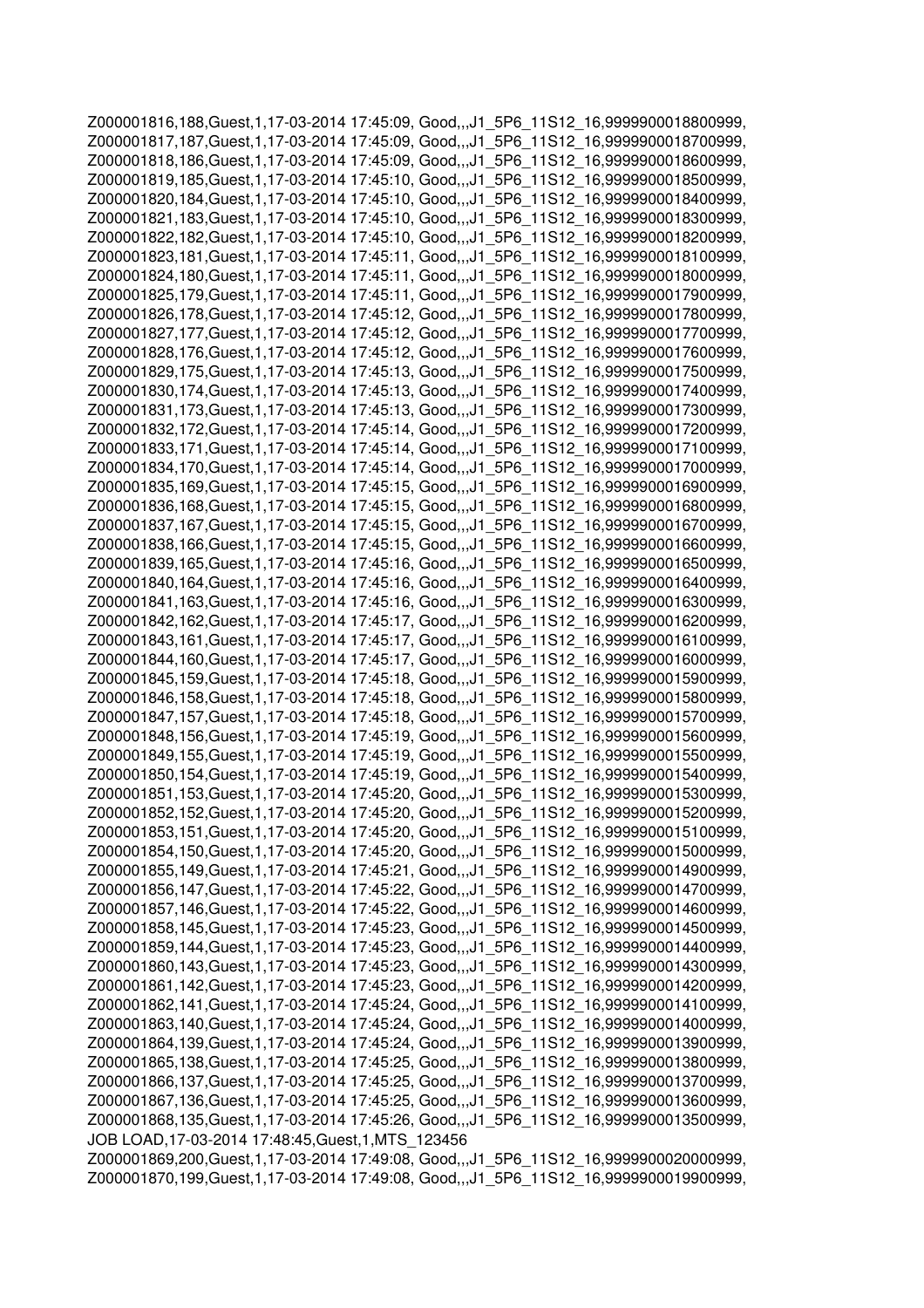Z000001871,198,Guest,1,17-03-2014 17:49:08, Good,,,J1\_5P6\_11S12\_16,9999900019800999, Z000001872,197,Guest,1,17-03-2014 17:49:09, Good,,,J1\_5P6\_11S12\_16,9999900019700999, Z000001873,196,Guest,1,17-03-2014 17:49:09, Good,,,J1\_5P6\_11S12\_16,9999900019600999, Z000001874,195,Guest,1,17-03-2014 17:49:09, Good,,,J1\_5P6\_11S12\_16,9999900019500999, Z000001875,194,Guest,1,17-03-2014 17:49:09, Good,,,J1\_5P6\_11S12\_16,9999900019400999, Z000001876,193,Guest,1,17-03-2014 17:49:10, Good,,,J1\_5P6\_11S12\_16,9999900019300999, Z000001877,192,Guest,1,17-03-2014 17:49:10, Good,,,J1\_5P6\_11S12\_16,9999900019200999, Z000001878,191,Guest,1,17-03-2014 17:49:10, Good,,,J1\_5P6\_11S12\_16,9999900019100999, Z000001879,190,Guest,1,17-03-2014 17:49:11, Good,,,J1\_5P6\_11S12\_16,9999900019000999, Z000001880,189,Guest,1,17-03-2014 17:49:11, Good,,,J1\_5P6\_11S12\_16,9999900018900999, Z000001881,188,Guest,1,17-03-2014 17:49:11, Good,,,J1\_5P6\_11S12\_16,9999900018800999, Z000001882,187,Guest,1,17-03-2014 17:49:12, Good,,,J1\_5P6\_11S12\_16,9999900018700999, Z000001883,186,Guest,1,17-03-2014 17:49:12, Good,,,J1\_5P6\_11S12\_16,9999900018600999, Z000001884,185,Guest,1,17-03-2014 17:49:12, Good,,,J1\_5P6\_11S12\_16,9999900018500999, Z000001885,184,Guest,1,17-03-2014 17:49:13, Good,,,J1\_5P6\_11S12\_16,9999900018400999, Z000001886,183,Guest,1,17-03-2014 17:49:13, Good,,,J1\_5P6\_11S12\_16,9999900018300999, Z000001887,182,Guest,1,17-03-2014 17:49:13, Good,,,J1\_5P6\_11S12\_16,9999900018200999, Z000001888,181,Guest,1,17-03-2014 17:49:14, Good,,,J1\_5P6\_11S12\_16,9999900018100999, Z000001889,180,Guest,1,17-03-2014 17:49:14, Good,,,J1\_5P6\_11S12\_16,9999900018000999, Z000001890,179,Guest,1,17-03-2014 17:49:14, Good,,,J1\_5P6\_11S12\_16,9999900017900999, Z000001891,178,Guest,1,17-03-2014 17:49:15, Good,,,J1\_5P6\_11S12\_16,9999900017800999, Z000001892,177,Guest,1,17-03-2014 17:49:15, Good,,,J1\_5P6\_11S12\_16,9999900017700999, Z000001893,176,Guest,1,17-03-2014 17:49:15, Good,,,J1\_5P6\_11S12\_16,9999900017600999, Z000001894,175,Guest,1,17-03-2014 17:49:15, Good,,,J1\_5P6\_11S12\_16,9999900017500999, Z000001895,174,Guest,1,17-03-2014 17:49:16, Good,,,J1\_5P6\_11S12\_16,9999900017400999, Z000001896,173,Guest,1,17-03-2014 17:49:16, Good,,,J1\_5P6\_11S12\_16,9999900017300999, Z000001897,172,Guest,1,17-03-2014 17:49:16, Good,,,J1\_5P6\_11S12\_16,9999900017200999, Z000001898,171,Guest,1,17-03-2014 17:49:17, Good,,,J1\_5P6\_11S12\_16,9999900017100999, Z000001899,170,Guest,1,17-03-2014 17:49:17, Good,,,J1\_5P6\_11S12\_16,9999900017000999, Z000001900,169,Guest,1,17-03-2014 17:49:17, Good,,,J1\_5P6\_11S12\_16,9999900016900999, Z000001901,168,Guest,1,17-03-2014 17:49:18, Good,,,J1\_5P6\_11S12\_16,9999900016800999, Z000001902,167,Guest,1,17-03-2014 17:49:18, Good,,,J1\_5P6\_11S12\_16,9999900016700999, Z000001903,166,Guest,1,17-03-2014 17:49:18, Good,,,J1\_5P6\_11S12\_16,9999900016600999, Z000001904,165,Guest,1,17-03-2014 17:49:19, Good,,,J1\_5P6\_11S12\_16,9999900016500999, Z000001905,164,Guest,1,17-03-2014 17:49:19, Good,,,J1\_5P6\_11S12\_16,9999900016400999, Z000001906,163,Guest,1,17-03-2014 17:49:19, Good,,,J1\_5P6\_11S12\_16,9999900016300999, Z000001907,162,Guest,1,17-03-2014 17:49:19, Good,,,J1\_5P6\_11S12\_16,9999900016200999, Z000001908,161,Guest,1,17-03-2014 17:49:20, Good,,,J1\_5P6\_11S12\_16,9999900016100999, Z000001909,160,Guest,1,17-03-2014 17:49:20, Good,,,J1\_5P6\_11S12\_16,9999900016000999, Z000001910,159,Guest,1,17-03-2014 17:49:20, Good,,,J1\_5P6\_11S12\_16,9999900015900999, Z000001911,158,Guest,1,17-03-2014 17:49:21, Good,,,J1\_5P6\_11S12\_16,9999900015800999, Z000001912,157,Guest,1,17-03-2014 17:49:21, Good,,,J1\_5P6\_11S12\_16,9999900015700999, Z000001913,156,Guest,1,17-03-2014 17:49:21, Good,,,J1\_5P6\_11S12\_16,9999900015600999, Z000001914,155,Guest,1,17-03-2014 17:49:22, Good,,,J1\_5P6\_11S12\_16,9999900015500999, Z000001915,154,Guest,1,17-03-2014 17:49:22, Good,,,J1\_5P6\_11S12\_16,9999900015400999, Z000001916,153,Guest,1,17-03-2014 17:49:22, Good,,,J1\_5P6\_11S12\_16,9999900015300999, Z000001917,152,Guest,1,17-03-2014 17:49:22, Good,,,J1\_5P6\_11S12\_16,9999900015200999, Z000001918,151,Guest,1,17-03-2014 17:49:23, Good,,,J1\_5P6\_11S12\_16,9999900015100999, Z000001919,150,Guest,1,17-03-2014 17:49:23, Good,,,J1\_5P6\_11S12\_16,9999900015000999, Z000001920,149,Guest,1,17-03-2014 17:49:23, Good,,,J1\_5P6\_11S12\_16,9999900014900999, Z000001921,148,Guest,1,17-03-2014 17:49:24, Good,,,J1\_5P6\_11S12\_16,9999900014800999, Z000001922,147,Guest,1,17-03-2014 17:49:24, Good,,,J1\_5P6\_11S12\_16,9999900014700999, Z000001923,146,Guest,1,17-03-2014 17:49:24, Good,,,J1\_5P6\_11S12\_16,9999900014600999, Z000001924,145,Guest,1,17-03-2014 17:49:25, Good,,,J1\_5P6\_11S12\_16,9999900014500999, Z000001925,144,Guest,1,17-03-2014 17:49:25, Good,,,J1\_5P6\_11S12\_16,9999900014400999, Z000001926,143,Guest,1,17-03-2014 17:49:25, Good,,,J1\_5P6\_11S12\_16,9999900014300999,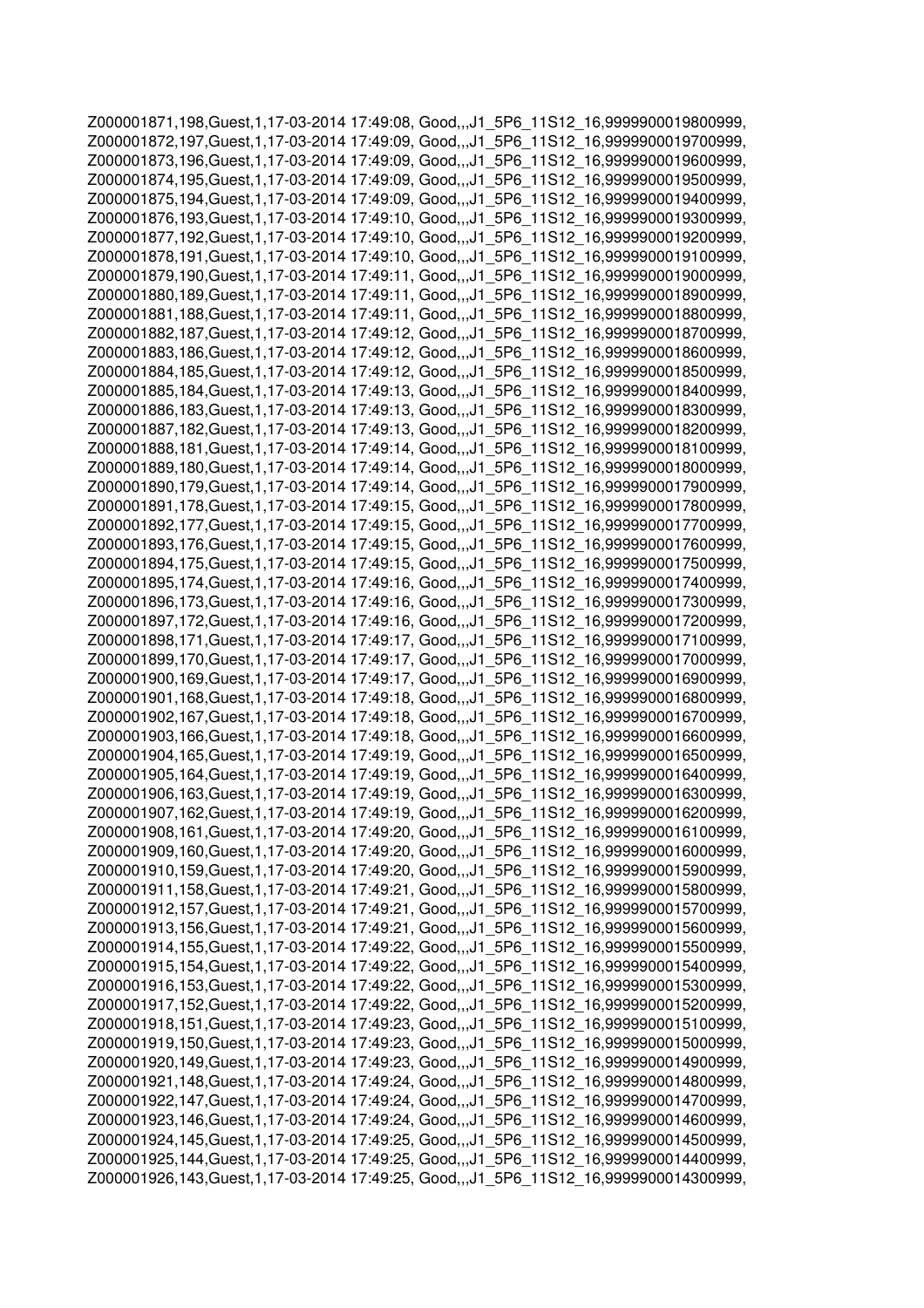Z000001927,142,Guest,1,17-03-2014 17:49:25, Good,,,J1\_5P6\_11S12\_16,9999900014200999, Z000001928,141,Guest,1,17-03-2014 17:49:26, Good,,,J1\_5P6\_11S12\_16,9999900014100999, Z000001929,140,Guest,1,17-03-2014 17:49:26, Good,,,J1\_5P6\_11S12\_16,9999900014000999, Z000001930,139,Guest,1,17-03-2014 17:49:26, Good,,,J1\_5P6\_11S12\_16,9999900013900999, Z000001931,138,Guest,1,17-03-2014 17:49:27, Good,,,J1\_5P6\_11S12\_16,9999900013800999, Z000001932,137,Guest,1,17-03-2014 17:49:27, Good,,,J1\_5P6\_11S12\_16,9999900013700999, Z000001933,136,Guest,1,17-03-2014 17:49:27, Good,,,J1\_5P6\_11S12\_16,9999900013600999, Z000001934,135,Guest,1,17-03-2014 17:49:27, Good,,,J1\_5P6\_11S12\_16,9999900013500999, Z000001935,134,Guest,1,17-03-2014 17:49:28, Good,,,J1\_5P6\_11S12\_16,9999900013400999, Z000001936,133,Guest,1,17-03-2014 17:49:28, Good,,,J1\_5P6\_11S12\_16,9999900013300999, Z000001937,132,Guest,1,17-03-2014 17:49:28, Good,,,J1\_5P6\_11S12\_16,9999900013200999, Z000001938,131,Guest,1,17-03-2014 17:49:29, Good,,,J1\_5P6\_11S12\_16,9999900013100999, Z000001939,129,Guest,1,17-03-2014 17:49:29, Good,,,J1\_5P6\_11S12\_16,9999900012900999, Z000001940,128,Guest,1,17-03-2014 17:49:30, Good,,,J1\_5P6\_11S12\_16,9999900012800999, Z000001941,127,Guest,1,17-03-2014 17:49:30, Good,,,J1\_5P6\_11S12\_16,9999900012700999, Z000001942,126,Guest,1,17-03-2014 17:49:30, Good,,,J1\_5P6\_11S12\_16,9999900012600999, Z000001943,125,Guest,1,17-03-2014 17:49:30, Good,,,J1\_5P6\_11S12\_16,9999900012500999, Z000001944,124,Guest,1,17-03-2014 17:49:31, Good,,,J1\_5P6\_11S12\_16,9999900012400999, Z000001945,123,Guest,1,17-03-2014 17:49:31, Good,,,J1\_5P6\_11S12\_16,9999900012300999, Z000001946,122,Guest,1,17-03-2014 17:49:31, Good,,,J1\_5P6\_11S12\_16,9999900012200999, Z000001947,121,Guest,1,17-03-2014 17:49:32, Good,,,J1\_5P6\_11S12\_16,9999900012100999, Z000001948,120,Guest,1,17-03-2014 17:49:32, Good,,,J1\_5P6\_11S12\_16,9999900012000999, Z000001949,119,Guest,1,17-03-2014 17:49:32, Good,,,J1\_5P6\_11S12\_16,9999900011900999, Z000001950,118,Guest,1,17-03-2014 17:49:32, Good,,,J1\_5P6\_11S12\_16,9999900011800999, Z000001951,117,Guest,1,17-03-2014 17:49:33, Good,,,J1\_5P6\_11S12\_16,9999900011700999, Z000001952,116,Guest,1,17-03-2014 17:49:33, Good,,,J1\_5P6\_11S12\_16,9999900011600999, Z000001953,115,Guest,1,17-03-2014 17:49:34, Good,,,J1\_5P6\_11S12\_16,9999900011500999, Z000001954,113,Guest,1,17-03-2014 17:49:34, Good,,,J1\_5P6\_11S12\_16,9999900011300999, JOB LOAD,17-03-2014 17:50:42,Guest,1,MTS\_14 Z000001955,200,Guest,1,17-03-2014 17:50:50, Good,,,J1\_5P6\_11S12\_16,9999900020000999, Z000001956,199,Guest,1,17-03-2014 17:50:51, Good,,,J1\_5P6\_11S12\_16,9999900019900999, Z000001957,198,Guest,1,17-03-2014 17:50:51, Good,,,J1\_5P6\_11S12\_16,9999900019800999, Z000001958,197,Guest,1,17-03-2014 17:50:51, Good,,,J1\_5P6\_11S12\_16,9999900019700999, Z000001959,196,Guest,1,17-03-2014 17:50:52, Good,,,J1\_5P6\_11S12\_16,9999900019600999, Z000001960,195,Guest,1,17-03-2014 17:50:52, Good,,,J1\_5P6\_11S12\_16,9999900019500999, Z000001961,194,Guest,1,17-03-2014 17:50:52, Good,,,J1\_5P6\_11S12\_16,9999900019400999, Z000001962,193,Guest,1,17-03-2014 17:50:53, Good,,,J1\_5P6\_11S12\_16,9999900019300999, Z000001963,192,Guest,1,17-03-2014 17:50:53, Good,,,J1\_5P6\_11S12\_16,9999900019200999, Z000001964,191,Guest,1,17-03-2014 17:50:53, Good,,,J1\_5P6\_11S12\_16,9999900019100999, Z000001965,190,Guest,1,17-03-2014 17:50:54, Good,,,J1\_5P6\_11S12\_16,9999900019000999, Z000001966,189,Guest,1,17-03-2014 17:50:54, Good,,,J1\_5P6\_11S12\_16,9999900018900999, Z000001967,188,Guest,1,17-03-2014 17:50:54, Good,,,J1\_5P6\_11S12\_16,9999900018800999, Z000001968,187,Guest,1,17-03-2014 17:50:55, Good,,,J1\_5P6\_11S12\_16,9999900018700999, Z000001969,186,Guest,1,17-03-2014 17:50:55, Good,,,J1\_5P6\_11S12\_16,9999900018600999, Z000001970,185,Guest,1,17-03-2014 17:50:55, Good,,,J1\_5P6\_11S12\_16,9999900018500999, Z000001971,184,Guest,1,17-03-2014 17:50:56, Good,,,J1\_5P6\_11S12\_16,9999900018400999, Z000001972,183,Guest,1,17-03-2014 17:50:56, Good,,,J1\_5P6\_11S12\_16,9999900018300999, Z000001973,182,Guest,1,17-03-2014 17:50:56, Good,,,J1\_5P6\_11S12\_16,9999900018200999, Z000001974,181,Guest,1,17-03-2014 17:50:57, Good,,,J1\_5P6\_11S12\_16,9999900018100999, Z000001975,180,Guest,1,17-03-2014 17:50:57, Good,,,J1\_5P6\_11S12\_16,9999900018000999, Z000001976,179,Guest,1,17-03-2014 17:50:57, Good,,,J1\_5P6\_11S12\_16,9999900017900999, Z000001977,178,Guest,1,17-03-2014 17:50:58, Good,,,J1\_5P6\_11S12\_16,9999900017800999, Z000001978,177,Guest,1,17-03-2014 17:50:58, Good,,,J1\_5P6\_11S12\_16,9999900017700999, Z000001979,176,Guest,1,17-03-2014 17:50:58, Good,,,J1\_5P6\_11S12\_16,9999900017600999, Z000001980,175,Guest,1,17-03-2014 17:50:59, Good,,,J1\_5P6\_11S12\_16,9999900017500999, Z000001981,174,Guest,1,17-03-2014 17:50:59, Good,,,J1\_5P6\_11S12\_16,9999900017400999,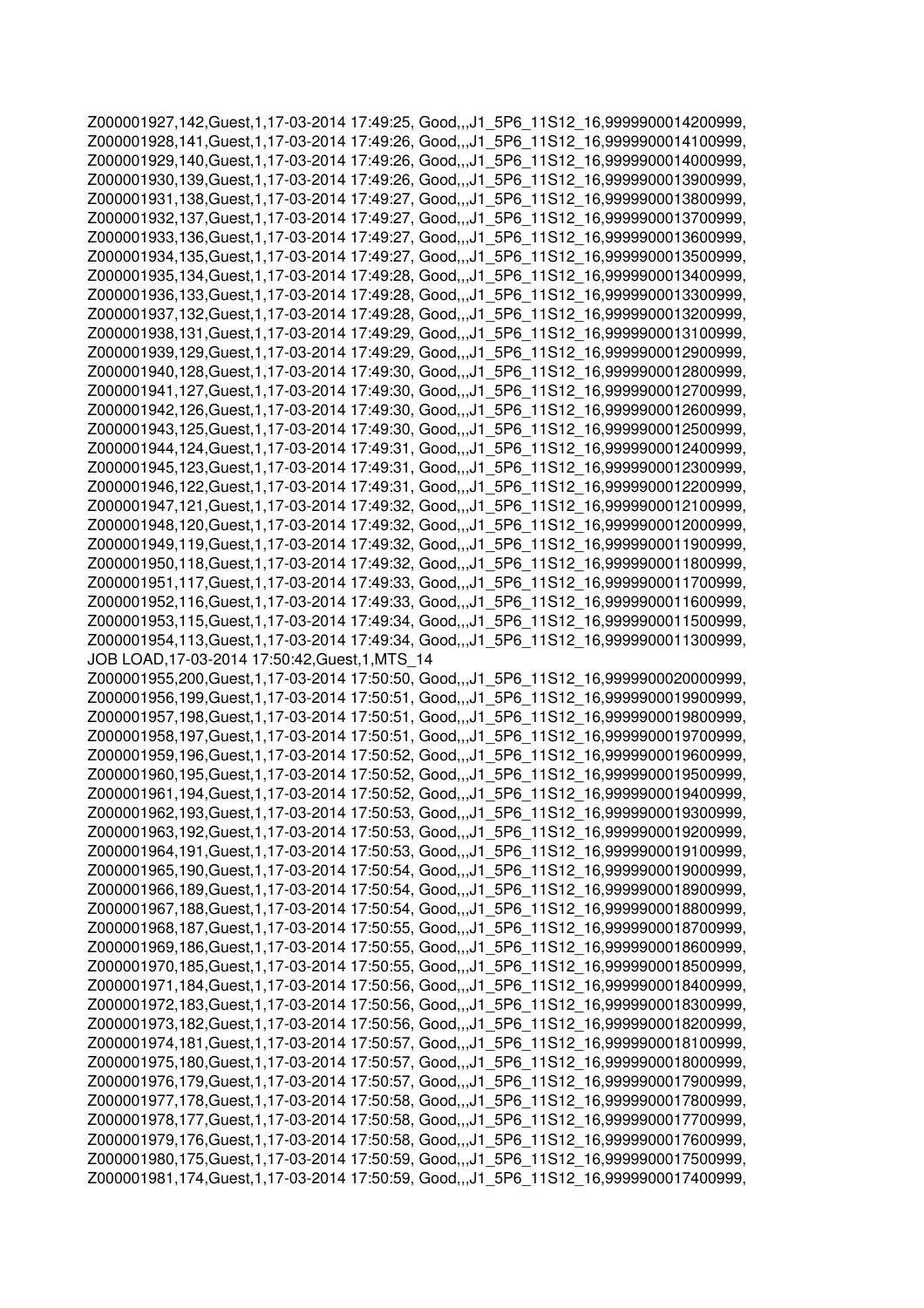Z000001982,173,Guest,1,17-03-2014 17:50:59, Good,,,J1\_5P6\_11S12\_16,9999900017300999, Z000001983,172,Guest,1,17-03-2014 17:51:00, Good,,,J1\_5P6\_11S12\_16,9999900017200999, Z000001984,171,Guest,1,17-03-2014 17:51:00, Good,,,J1\_5P6\_11S12\_16,9999900017100999, Z000001985,170,Guest,1,17-03-2014 17:51:00, Good,,,J1\_5P6\_11S12\_16,9999900017000999, Z000001986,169,Guest,1,17-03-2014 17:51:01, Good,,,J1\_5P6\_11S12\_16,9999900016900999, Z000001987,168,Guest,1,17-03-2014 17:51:01, Good,,,J1\_5P6\_11S12\_16,9999900016800999, Z000001988,167,Guest,1,17-03-2014 17:51:02, Good,,,J1\_5P6\_11S12\_16,9999900016700999, Z000001989,166,Guest,1,17-03-2014 17:51:02, Good,,,J1\_5P6\_11S12\_16,9999900016600999, Z000001990,165,Guest,1,17-03-2014 17:51:02, Good,,,J1\_5P6\_11S12\_16,9999900016500999, Z000001991,164,Guest,1,17-03-2014 17:51:03, Good,,,J1\_5P6\_11S12\_16,9999900016400999, Z000001992,163,Guest,1,17-03-2014 17:51:03, Good,,,J1\_5P6\_11S12\_16,9999900016300999, Z000001993,162,Guest,1,17-03-2014 17:51:03, Good,,,J1\_5P6\_11S12\_16,9999900016200999, Z000001994,161,Guest,1,17-03-2014 17:51:04, Good,,,J1\_5P6\_11S12\_16,9999900016100999, Z000001995,160,Guest,1,17-03-2014 17:51:04, Good,,,J1\_5P6\_11S12\_16,9999900016000999, Z000001996,159,Guest,1,17-03-2014 17:51:04, Good,,,J1\_5P6\_11S12\_16,9999900015900999, Z000001997,158,Guest,1,17-03-2014 17:51:05, Good,,,J1\_5P6\_11S12\_16,9999900015800999, Z000001998,157,Guest,1,17-03-2014 17:51:05, Good,,,J1\_5P6\_11S12\_16,9999900015700999, Z000001999,156,Guest,1,17-03-2014 17:51:05, Good,,,J1\_5P6\_11S12\_16,9999900015600999, Z000002000,155,Guest,1,17-03-2014 17:51:06, Good,,,J1\_5P6\_11S12\_16,9999900015500999, Z000002001,154,Guest,1,17-03-2014 17:51:06, Good,,,J1\_5P6\_11S12\_16,9999900015400999, Z000002002,153,Guest,1,17-03-2014 17:51:06, Good,,,J1\_5P6\_11S12\_16,9999900015300999, Z000002003,152,Guest,1,17-03-2014 17:51:07, Good,,,J1\_5P6\_11S12\_16,9999900015200999, Z000002004,151,Guest,1,17-03-2014 17:51:07, Good,,,J1\_5P6\_11S12\_16,9999900015100999, Z000002005,150,Guest,1,17-03-2014 17:51:07, Good,,,J1\_5P6\_11S12\_16,9999900015000999, Z000002006,149,Guest,1,17-03-2014 17:51:08, Good,,,J1\_5P6\_11S12\_16,9999900014900999, Z000002007,148,Guest,1,17-03-2014 17:51:08, Good,,,J1\_5P6\_11S12\_16,9999900014800999, Z000002008,147,Guest,1,17-03-2014 17:51:08, Good,,,J1\_5P6\_11S12\_16,9999900014700999, Z000002009,146,Guest,1,17-03-2014 17:51:09, Good,,,J1\_5P6\_11S12\_16,9999900014600999, Z000002010,145,Guest,1,17-03-2014 17:51:09, Good,,,J1\_5P6\_11S12\_16,9999900014500999, Z000002011,144,Guest,1,17-03-2014 17:51:09, Good,,,J1\_5P6\_11S12\_16,9999900014400999, Z000002012,143,Guest,1,17-03-2014 17:51:10, Good,,,J1\_5P6\_11S12\_16,9999900014300999, Z000002013,142,Guest,1,17-03-2014 17:51:10, Good,,,J1\_5P6\_11S12\_16,9999900014200999, Z000002014,141,Guest,1,17-03-2014 17:51:10, Good,,,J1\_5P6\_11S12\_16,9999900014100999, Z000002015,140,Guest,1,17-03-2014 17:51:11, Good,,,J1\_5P6\_11S12\_16,9999900014000999, Z000002016,139,Guest,1,17-03-2014 17:51:11, Good,,,J1\_5P6\_11S12\_16,9999900013900999, Z000002017,138,Guest,1,17-03-2014 17:51:11, Good,,,J1\_5P6\_11S12\_16,9999900013800999, Z000002018,137,Guest,1,17-03-2014 17:51:12, Good,,,J1\_5P6\_11S12\_16,9999900013700999, Z000002019,136,Guest,1,17-03-2014 17:51:12, Good,,,J1\_5P6\_11S12\_16,9999900013600999, Z000002020,135,Guest,1,17-03-2014 17:51:12, Good,,,J1\_5P6\_11S12\_16,9999900013500999, Z000002021,134,Guest,1,17-03-2014 17:51:13, Good,,,J1\_5P6\_11S12\_16,9999900013400999, Z000002022,133,Guest,1,17-03-2014 17:51:13, Good,,,J1\_5P6\_11S12\_16,9999900013300999, Z000002023,132,Guest,1,17-03-2014 17:51:13, Good,,,J1\_5P6\_11S12\_16,9999900013200999, Z000002024,131,Guest,1,17-03-2014 17:51:14, Good,,,J1\_5P6\_11S12\_16,9999900013100999, Z000002025,130,Guest,1,17-03-2014 17:51:14, Good,,,J1\_5P6\_11S12\_16,9999900013000999, Z000002026,129,Guest,1,17-03-2014 17:51:14, Good,,,J1\_5P6\_11S12\_16,9999900012900999, Z000002027,128,Guest,1,17-03-2014 17:51:15, Good,,,J1\_5P6\_11S12\_16,9999900012800999, Z000002028,127,Guest,1,17-03-2014 17:51:15, Good,,,J1\_5P6\_11S12\_16,9999900012700999, Z000002029,126,Guest,1,17-03-2014 17:51:15, Good,,,J1\_5P6\_11S12\_16,9999900012600999, Z000002030,125,Guest,1,17-03-2014 17:51:16, Good,,,J1\_5P6\_11S12\_16,9999900012500999, Z000002031,124,Guest,1,17-03-2014 17:51:16, Good,,,J1\_5P6\_11S12\_16,9999900012400999, Z000002032,123,Guest,1,17-03-2014 17:51:16, Good,,,J1\_5P6\_11S12\_16,9999900012300999, Z000002033,122,Guest,1,17-03-2014 17:51:17, Good,,,J1\_5P6\_11S12\_16,9999900012200999, Z000002034,121,Guest,1,17-03-2014 17:51:17, Good,,,J1\_5P6\_11S12\_16,9999900012100999, Z000002035,120,Guest,1,17-03-2014 17:51:17, Good,,,J1\_5P6\_11S12\_16,9999900012000999, Z000002036,119,Guest,1,17-03-2014 17:51:18, Good,,,J1\_5P6\_11S12\_16,9999900011900999, Z000002037,118,Guest,1,17-03-2014 17:51:18, Good,,,J1\_5P6\_11S12\_16,9999900011800999,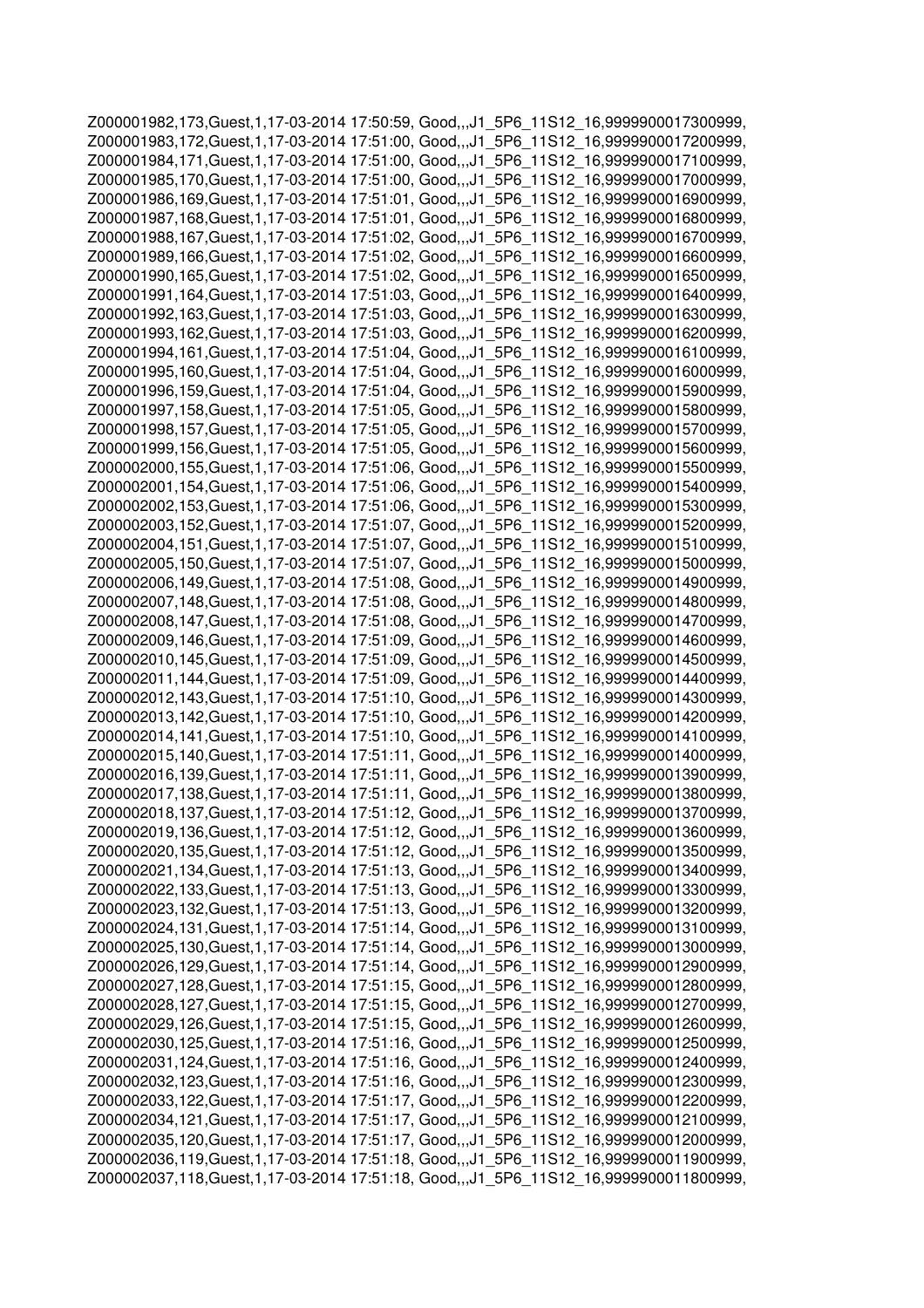Z000002038,117,Guest,1,17-03-2014 17:51:18, Good,,,J1\_5P6\_11S12\_16,9999900011700999, Z000002039,116,Guest,1,17-03-2014 17:51:19, Good,,,J1\_5P6\_11S12\_16,9999900011600999, Z000002040,115,Guest,1,17-03-2014 17:51:19, Good,,,J1\_5P6\_11S12\_16,9999900011500999, Z000002041,114,Guest,1,17-03-2014 17:51:19, Good,,,J1\_5P6\_11S12\_16,9999900011400999, Z000002042,113,Guest,1,17-03-2014 17:51:20, Good,,,J1\_5P6\_11S12\_16,9999900011300999, Z000002043,112,Guest,1,17-03-2014 17:51:20, Good,,,J1\_5P6\_11S12\_16,9999900011200999, Z000002044,111,Guest,1,17-03-2014 17:51:20, Good,,,J1\_5P6\_11S12\_16,9999900011100999, Z000002045,110,Guest,1,17-03-2014 17:51:21, Good,,,J1\_5P6\_11S12\_16,9999900011000999, Z000002046,109,Guest,1,17-03-2014 17:51:21, Good,,,J1\_5P6\_11S12\_16,9999900010900999, Z000002047,108,Guest,1,17-03-2014 17:51:21, Good,,,J1\_5P6\_11S12\_16,9999900010800999, Z000002048,107,Guest,1,17-03-2014 17:51:22, Good,,,J1\_5P6\_11S12\_16,9999900010700999, Z000002049,106,Guest,1,17-03-2014 17:51:22, Good,,,J1\_5P6\_11S12\_16,9999900010600999, Z000002050,105,Guest,1,17-03-2014 17:51:22, Good,,,J1\_5P6\_11S12\_16,9999900010500999, Z000002051,104,Guest,1,17-03-2014 17:51:23, Good,,,J1\_5P6\_11S12\_16,9999900010400999, Z000002052,103,Guest,1,17-03-2014 17:51:23, Good,,,J1\_5P6\_11S12\_16,9999900010300999, Z000002053,102,Guest,1,17-03-2014 17:51:23, Good,,,J1\_5P6\_11S12\_16,9999900010200999, Z000002054,101,Guest,1,17-03-2014 17:51:24, Good,,,J1\_5P6\_11S12\_16,9999900010100999, Z000002055,100,Guest,1,17-03-2014 17:51:24, Good,,,J1\_5P6\_11S12\_16,9999900010000999, Z000002056,99,Guest,1,17-03-2014 17:51:24, Good,,,J1\_5P6\_11S12\_16,9999900009900999, Z000002057,98,Guest,1,17-03-2014 17:51:25, Good,,,J1\_5P6\_11S12\_16,9999900009800999, Z000002058,97,Guest,1,17-03-2014 17:51:25, Good,,,J1\_5P6\_11S12\_16,9999900009700999, Z000002059,96,Guest,1,17-03-2014 17:51:26, Good,,,J1\_5P6\_11S12\_16,9999900009600999, Z000002060,95,Guest,1,17-03-2014 17:51:26, Good,,,J1\_5P6\_11S12\_16,9999900009500999, Z000002061,94,Guest,1,17-03-2014 17:51:26, Good,,,J1\_5P6\_11S12\_16,9999900009400999, Z000002062,93,Guest,1,17-03-2014 17:51:26, Good,,,J1\_5P6\_11S12\_16,9999900009300999, Z000002063,92,Guest,1,17-03-2014 17:51:27, Good,,,J1\_5P6\_11S12\_16,9999900009200999, Z000002064,91,Guest,1,17-03-2014 17:51:27, Good,,,J1\_5P6\_11S12\_16,9999900009100999, Z000002065,90,Guest,1,17-03-2014 17:51:28, Good,,,J1\_5P6\_11S12\_16,9999900009000999, Z000002066,89,Guest,1,17-03-2014 17:51:28, Good,,,J1\_5P6\_11S12\_16,9999900008900999, Z000002067,88,Guest,1,17-03-2014 17:51:28, Good,,,J1\_5P6\_11S12\_16,9999900008800999, Z000002068,87,Guest,1,17-03-2014 17:51:28, Good,,,J1\_5P6\_11S12\_16,9999900008700999, Z000002069,86,Guest,1,17-03-2014 17:51:29, Good,,,J1\_5P6\_11S12\_16,9999900008600999, Z000002070,85,Guest,1,17-03-2014 17:51:29, Good,,,J1\_5P6\_11S12\_16,9999900008500999, Z000002071,84,Guest,1,17-03-2014 17:51:29, Good,,,J1\_5P6\_11S12\_16,9999900008400999, Z000002072,83,Guest,1,17-03-2014 17:51:30, Good,,,J1\_5P6\_11S12\_16,9999900008300999, Z000002073,82,Guest,1,17-03-2014 17:51:30, Good,,,J1\_5P6\_11S12\_16,9999900008200999, Z000002074,81,Guest,1,17-03-2014 17:51:30, Good,,,J1\_5P6\_11S12\_16,9999900008100999, Z000002075,80,Guest,1,17-03-2014 17:51:31, Good,,,J1\_5P6\_11S12\_16,9999900008000999, Z000002076,79,Guest,1,17-03-2014 17:51:31, Good,,,J1\_5P6\_11S12\_16,9999900007900999, Z000002077,78,Guest,1,17-03-2014 17:51:31, Good,,,J1\_5P6\_11S12\_16,9999900007800999, Z000002078,77,Guest,1,17-03-2014 17:51:32, Good,,,J1\_5P6\_11S12\_16,9999900007700999, Z000002079,76,Guest,1,17-03-2014 17:51:32, Good,,,J1\_5P6\_11S12\_16,9999900007600999, Z000002080,75,Guest,1,17-03-2014 17:51:32, Good,,,J1\_5P6\_11S12\_16,9999900007500999, Z000002081,74,Guest,1,17-03-2014 17:51:33, Good,,,J1\_5P6\_11S12\_16,9999900007400999, Z000002082,73,Guest,1,17-03-2014 17:51:33, Good,,,J1\_5P6\_11S12\_16,9999900007300999, Z000002083,72,Guest,1,17-03-2014 17:51:34, Good,,,J1\_5P6\_11S12\_16,9999900007200999, Z000002084,71,Guest,1,17-03-2014 17:51:34, Good,,,J1\_5P6\_11S12\_16,9999900007100999, Z000002085,70,Guest,1,17-03-2014 17:51:34, Good,,,J1\_5P6\_11S12\_16,9999900007000999, Z000002086,69,Guest,1,17-03-2014 17:51:35, Good,,,J1\_5P6\_11S12\_16,9999900006900999, Z000002087,68,Guest,1,17-03-2014 17:51:35, Good,,,J1\_5P6\_11S12\_16,9999900006800999, Z000002088,67,Guest,1,17-03-2014 17:51:35, Good,,,J1\_5P6\_11S12\_16,9999900006700999, Z000002089,66,Guest,1,17-03-2014 17:51:36, Good,,,J1\_5P6\_11S12\_16,9999900006600999, Z000002090,65,Guest,1,17-03-2014 17:51:36, Good,,,J1\_5P6\_11S12\_16,9999900006500999, Z000002091,64,Guest,1,17-03-2014 17:51:36, Good,,,J1\_5P6\_11S12\_16,9999900006400999, Z000002092,63,Guest,1,17-03-2014 17:51:37, Good,,,J1\_5P6\_11S12\_16,9999900006300999, Z000002093,62,Guest,1,17-03-2014 17:51:37, Good,,,J1\_5P6\_11S12\_16,9999900006200999,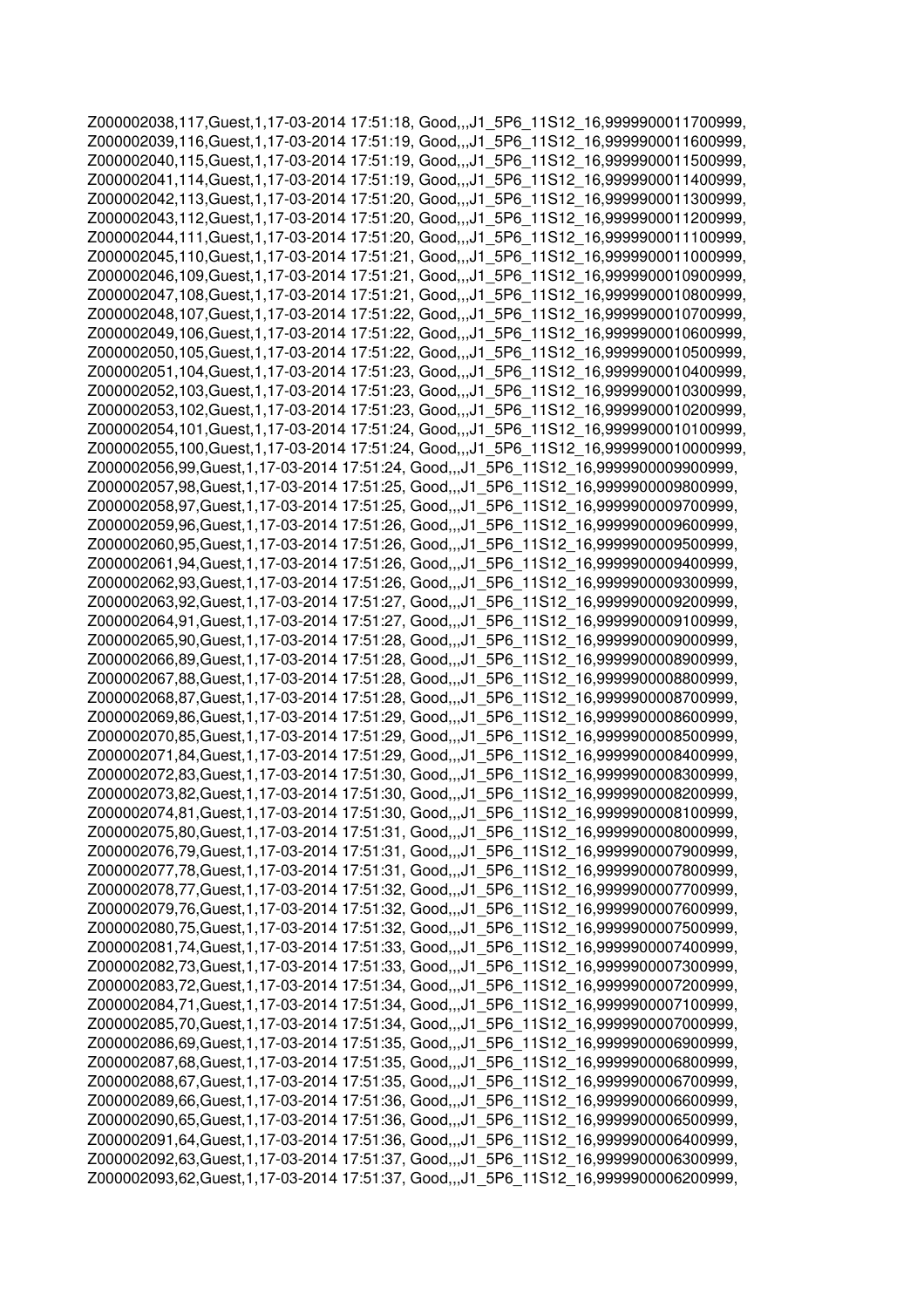Z000002094,61,Guest,1,17-03-2014 17:51:37, Good,,,J1\_5P6\_11S12\_16,9999900006100999, Z000002095,60,Guest,1,17-03-2014 17:51:38, Good,,,J1\_5P6\_11S12\_16,9999900006000999, Z000002096,59,Guest,1,17-03-2014 17:51:38, Good,,,J1\_5P6\_11S12\_16,9999900005900999, Z000002097,58,Guest,1,17-03-2014 17:51:38, Good,,,J1\_5P6\_11S12\_16,9999900005800999, Z000002098,57,Guest,1,17-03-2014 17:51:39, Good,,,J1\_5P6\_11S12\_16,9999900005700999, Z000002099,56,Guest,1,17-03-2014 17:51:39, Good,,,J1\_5P6\_11S12\_16,9999900005600999, Z000002100,55,Guest,1,17-03-2014 17:51:39, Good,,,J1\_5P6\_11S12\_16,9999900005500999, Z000002101,54,Guest,1,17-03-2014 17:51:40, Good,,,J1\_5P6\_11S12\_16,9999900005400999, Z000002102,53,Guest,1,17-03-2014 17:51:40, Good,,,J1\_5P6\_11S12\_16,9999900005300999, Z000002103,52,Guest,1,17-03-2014 17:51:40, Good,,,J1\_5P6\_11S12\_16,9999900005200999, Z000002104,51,Guest,1,17-03-2014 17:51:41, Good,,,J1\_5P6\_11S12\_16,9999900005100999, Z000002105,50,Guest,1,17-03-2014 17:51:41, Good,,,J1\_5P6\_11S12\_16,9999900005000999, Z000002106,49,Guest,1,17-03-2014 17:51:41, Good,,,J1\_5P6\_11S12\_16,9999900004900999, Z000002107,48,Guest,1,17-03-2014 17:51:42, Good,,,J1\_5P6\_11S12\_16,9999900004800999, Z000002108,47,Guest,1,17-03-2014 17:51:42, Good,,,J1\_5P6\_11S12\_16,9999900004700999, Z000002109,46,Guest,1,17-03-2014 17:51:42, Good,,,J1\_5P6\_11S12\_16,9999900004600999, Z000002110,45,Guest,1,17-03-2014 17:51:43, Good,,,J1\_5P6\_11S12\_16,9999900004500999, Z000002111,44,Guest,1,17-03-2014 17:51:43, Good,,,J1\_5P6\_11S12\_16,9999900004400999, Z000002112,43,Guest,1,17-03-2014 17:51:43, Good,,,J1\_5P6\_11S12\_16,9999900004300999, Z000002113,42,Guest,1,17-03-2014 17:51:44, Good,,,J1\_5P6\_11S12\_16,9999900004200999, Z000002114,41,Guest,1,17-03-2014 17:51:44, Good,,,J1\_5P6\_11S12\_16,9999900004100999, Z000002115,40,Guest,1,17-03-2014 17:51:44, Good,,,J1\_5P6\_11S12\_16,9999900004000999, Z000002116,39,Guest,1,17-03-2014 17:51:45, Good,,,J1\_5P6\_11S12\_16,9999900003900999, Z000002117,38,Guest,1,17-03-2014 17:51:45, Good,,,J1\_5P6\_11S12\_16,9999900003800999, Z000002118,37,Guest,1,17-03-2014 17:51:45, Good,,,J1\_5P6\_11S12\_16,9999900003700999, Z000002119,36,Guest,1,17-03-2014 17:51:46, Good,,,J1\_5P6\_11S12\_16,9999900003600999, Z000002120,35,Guest,1,17-03-2014 17:51:46, Good,,,J1\_5P6\_11S12\_16,9999900003500999, Z000002121,34,Guest,1,17-03-2014 17:51:46, Good,,,J1\_5P6\_11S12\_16,9999900003400999, Z000002122,33,Guest,1,17-03-2014 17:51:47, Good,,,J1\_5P6\_11S12\_16,9999900003300999, Z000002123,32,Guest,1,17-03-2014 17:51:47, Good,,,J1\_5P6\_11S12\_16,9999900003200999, Z000002124,31,Guest,1,17-03-2014 17:51:47, Good,,,J1\_5P6\_11S12\_16,9999900003100999, Z000002125,30,Guest,1,17-03-2014 17:51:48, Good,,,J1\_5P6\_11S12\_16,9999900003000999, Z000002126,29,Guest,1,17-03-2014 17:51:48, Good,,,J1\_5P6\_11S12\_16,9999900002900999, Z000002127,28,Guest,1,17-03-2014 17:51:48, Good,,,J1\_5P6\_11S12\_16,9999900002800999, Z000002128,27,Guest,1,17-03-2014 17:51:51, Good,,,J1\_5P6\_11S12\_16,9999900002700999, Z000002129,26,Guest,1,17-03-2014 17:51:51, Good,,,J1\_5P6\_11S12\_16,9999900002600999, Z000002130,25,Guest,1,17-03-2014 17:51:52, Good,,,J1\_5P6\_11S12\_16,9999900002500999, Z000002131,24,Guest,1,17-03-2014 17:51:52, Good,,,J1\_5P6\_11S12\_16,9999900002400999, Z000002132,23,Guest,1,17-03-2014 17:51:52, Good,,,J1\_5P6\_11S12\_16,9999900002300999, Z000002133,22,Guest,1,17-03-2014 17:51:53, Good,,,J1\_5P6\_11S12\_16,9999900002200999, Z000002134,21,Guest,1,17-03-2014 17:51:53, Good,,,J1\_5P6\_11S12\_16,9999900002100999, Z000002135,20,Guest,1,17-03-2014 17:51:53, Good,,,J1\_5P6\_11S12\_16,9999900002000999, Z000002136,19,Guest,1,17-03-2014 17:51:54, Good,,,J1\_5P6\_11S12\_16,9999900001900999, Z000002137,18,Guest,1,17-03-2014 17:51:54, Good,,,J1\_5P6\_11S12\_16,9999900001800999, Z000002138,17,Guest,1,17-03-2014 17:51:54, Good,,,J1\_5P6\_11S12\_16,9999900001700999, Z000002139,16,Guest,1,17-03-2014 17:51:55, Good,,,J1\_5P6\_11S12\_16,9999900001600999, Z000002140,15,Guest,1,17-03-2014 17:51:55, Good,,,J1\_5P6\_11S12\_16,9999900001500999, Z000002141,14,Guest,1,17-03-2014 17:51:55, Good,,,J1\_5P6\_11S12\_16,9999900001400999, Z000002142,13,Guest,1,17-03-2014 17:51:56, Good,,,J1\_5P6\_11S12\_16,9999900001300999, Z000002143,12,Guest,1,17-03-2014 17:51:56, Good,,,J1\_5P6\_11S12\_16,9999900001200999, Z000002144,11,Guest,1,17-03-2014 17:51:56, Good,,,J1\_5P6\_11S12\_16,9999900001100999, Z000002145,10,Guest,1,17-03-2014 17:51:57, Good,,,J1\_5P6\_11S12\_16,9999900001000999, Z000002146,9,Guest,1,17-03-2014 17:51:57, Good,,,J1\_5P6\_11S12\_16,9999900000900999, Z000002147,8,Guest,1,17-03-2014 17:51:57, Good,,,J1\_5P6\_11S12\_16,9999900000800999, Z000002148,7,Guest,1,17-03-2014 17:51:58, Good,,,J1\_5P6\_11S12\_16,9999900000700999, Z000002149,6,Guest,1,17-03-2014 17:51:58, Good,,,J1\_5P6\_11S12\_16,9999900000600999,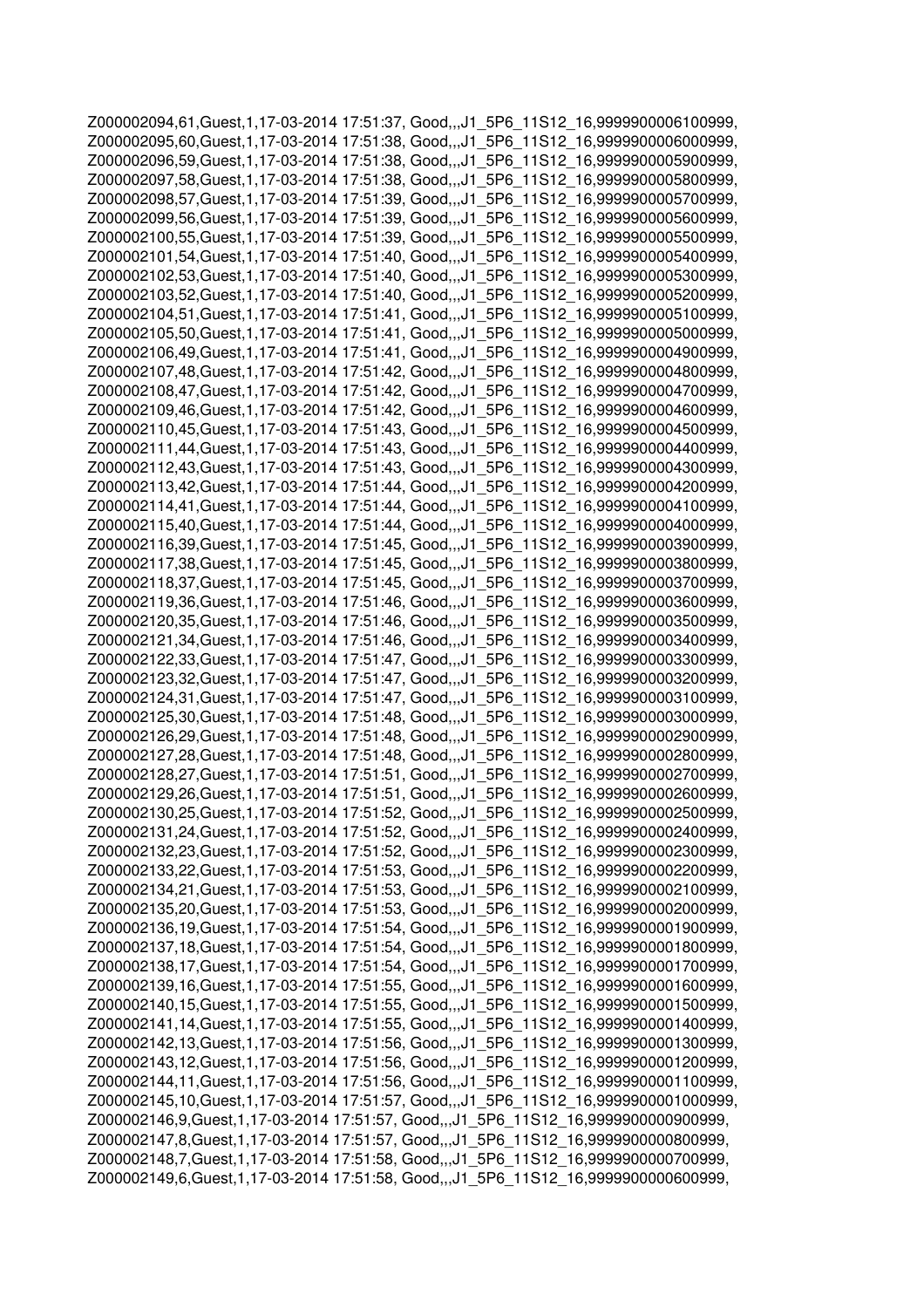Z000002150,5,Guest,1,17-03-2014 17:51:58, Good,,,J1\_5P6\_11S12\_16,9999900000500999, Z000002151,4,Guest,1,17-03-2014 17:51:59, Good,,,J1\_5P6\_11S12\_16,9999900000400999, Z000002152,3,Guest,1,17-03-2014 17:51:59, Good,,,J1\_5P6\_11S12\_16,9999900000300999, Z000002153,2,Guest,1,17-03-2014 17:51:59, Good,,,J1\_5P6\_11S12\_16,9999900000200999, Z000002154,1,Guest,1,17-03-2014 17:52:00, Good,,,J1\_5P6\_11S12\_16,9999900000100999, JOB STOP,17-03-2014 17:52:21,MTS\_14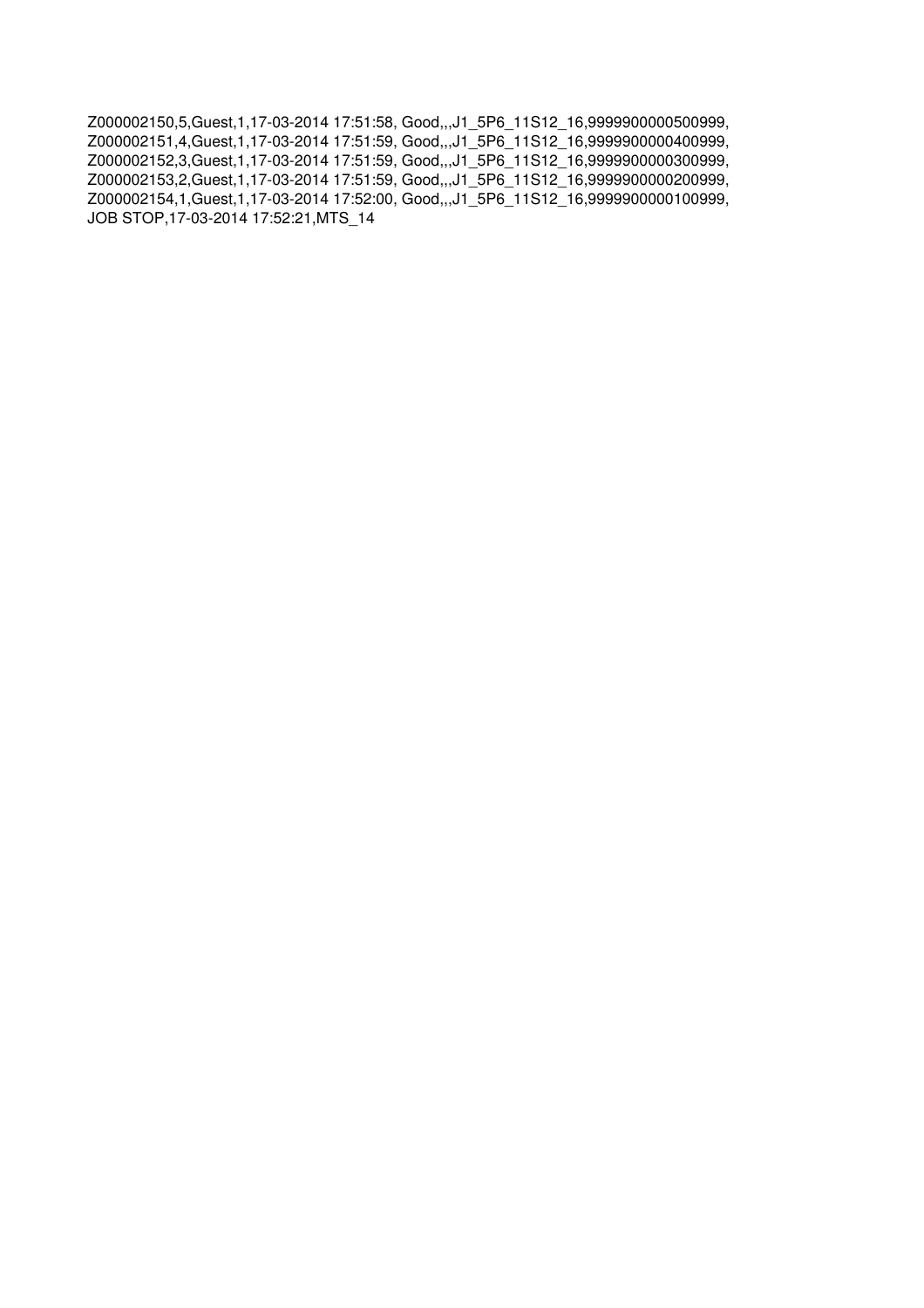Log ID,Pack No,Operator,Mode,Date Time,Status,Action,Error List,RDU Format,RDU Read,Handover Code

 $29,$